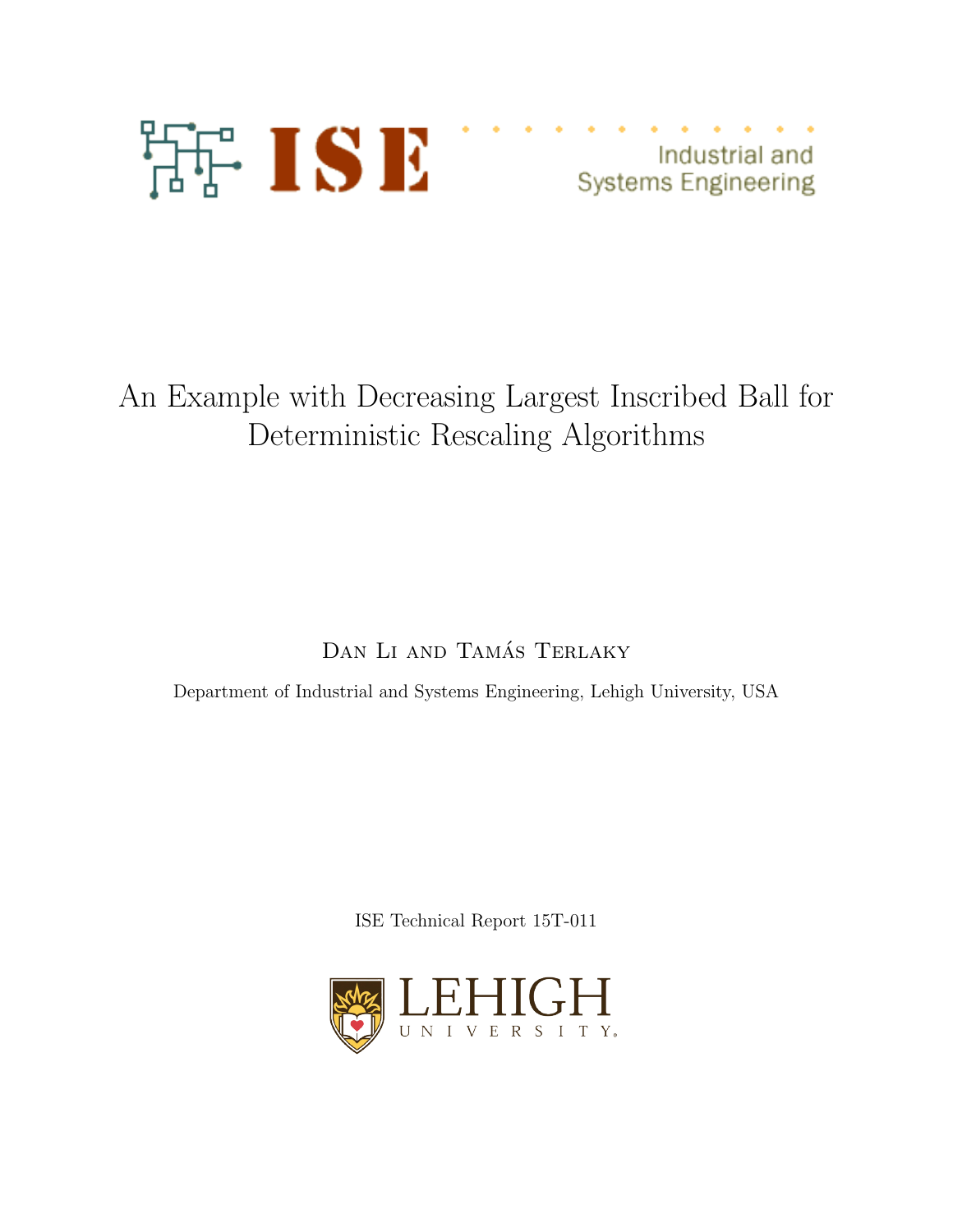# An Example with Decreasing Largest Inscribed Ball for Deterministic Rescaling Algorithms

#### Dan Li, Tamás Terlaky

Abstract Recently, Peña and Sohèili presented a deterministic rescaling perceptron algorithm and proved that it solves a feasible perceptron problem in  $O(m^2n^2 \log(\rho^{-1}))$  perceptron update steps, where  $\rho$  is the radius of the largest inscribed ball. The original stochastic rescaling perceptron algorithm of Dunagan and Vempala is based on systematic increase of  $\rho$ , while the proof of Peña and Sohèili is based on the increase of the volume of a so-called cap. In this note we present a perceptron example to show that with this deterministic rescaling method,  $\rho$  may decrease after one rescaling step.

Furthermore, inspired by our previous work on the duality relationship between the perceptron and the von Neumann algorithms, we propose a deterministic rescaling von Neumann algorithm which is a direct transformation of the deterministic rescaling perceptron algorithm. Though the complexity of this algorithm is not proved yet, we show by constructing a von Neumann example that  $\rho$  does not increase monotonically for the deterministic rescaling von Neumann algorithm either. The von Neumann example serves as the foundation of the perceptron example. This example also shows that proving the complexity of the rescaling von Neumann algorithm cannot be based on monotonic expansion of ρ.

At last, we present computational results of the deterministic rescaling von Neumann algorithm. The results show that the performance of the rescaling algorithm is improved compared with the original von Neumann algorithm when solving the test problems.

Keywords Rescaling perceptron algorithm, the largest inscribed ball, von Neumann algorithm, linear feasibility problem

## 1 Introduction

Dunagan and Vempala [6] proposed a stochastic rescaling perceptron algorithm. It solves linear feasibility problems in the form of

$$
(PPb): \quad {^p\!A}^T y \ge 0, \ y \ne 0,
$$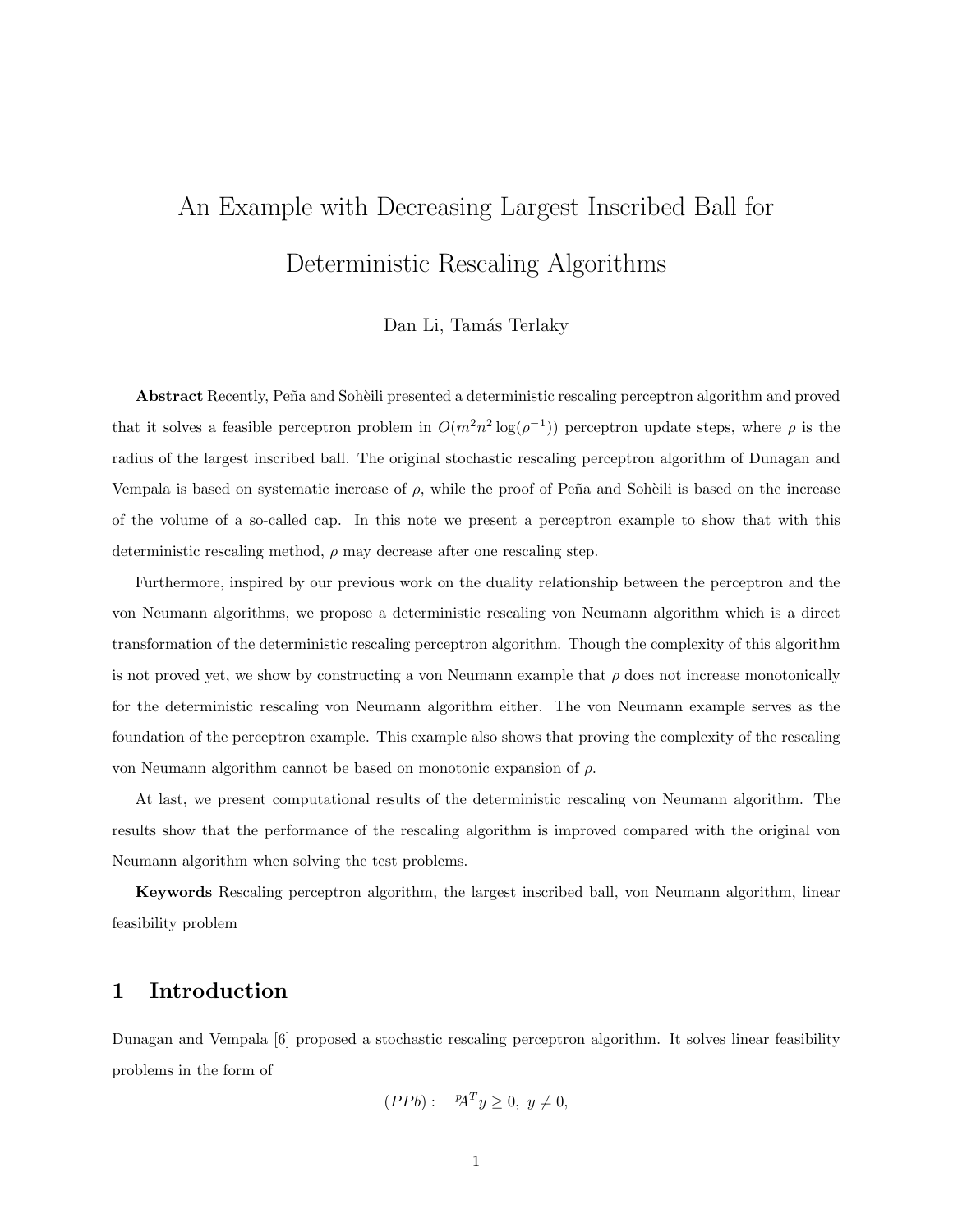where  ${}^p\!A \in \mathbb{R}^{m \times n}$  with its column vectors  ${}^p\!a_1, {}^p\!a_2, \ldots, {}^p\!a_n \in \mathbb{R}^m$  and  $y \in \mathbb{R}^m$ . Without loss of generality, we may assume that  $||p_{a_i}||_2 = 1$  for all  $i = 1, 2, ..., n$ . Problem (PPb) is also called perceptron problem. In order to prove the effectiveness of rescaling and the algorithm's complexity, Dunagan and Vempala showed that with high probability,  $p_\rho$  increases by at lease a fixed ratio after each rescaling, where  $p_\rho$  is the radius of the largest inscribed ball contained in the feasible cone and centered on the unit sphere. The radius  $p_{\rho}$ is also called the width of the feasible cone [13]. Since the complexity of the classical perceptron algorithm [14, 12] is  $O(p\rho^{-2})$  perceptron updates, as  $p\rho$  increases periodically, the perceptron algorithm is accelerated to  $O(m^2 \log m \log (p \rho^{-1}))$  with high probability. To make the complexity for different algorithms comparable, all the complexity is measured in the perceptron update steps. Due to the fact that  $p<sub>\rho</sub>$  is guaranteed to increase with a certain probability, this rescaling perceptron algorithm has the property of randomness.

Recently, Peña and Sohèili [13] proposed a deterministic rescaling perceptron algorithm with complexity of  $O(m^2n^2 \log(p-1))$  iteration complexity. The deterministic rescaling perceptron algorithm applies linear transformation

$$
P A' = \left( I - \frac{1}{2} p a_j p a_j^T \right) P A \tag{1}
$$

on matrix  $\mathcal{P}A$  at each rescaling step, where  $Pa_j$  is one of the column vectors, called a rescaling vector. Compare these two versions of the rescaling perceptron algorithms. The one by Peña and Sohèili has a weaker but deterministic complexity.

To prove the complexity of the deterministic rescaling perceptron algorithm, Peña and Sohèili did not mention how  $p<sub>\rho</sub>$  changes with rescaling. Instead, they utilized a spherical cap, which is contained in the intersection of the feasible cone and the unit sphere. In their paper, they showed that the volume of this spherical cap increases monotonically after each rescaling. Since the spherical cap is always contained in a hemisphere, they concluded that the algorithm will terminate in finite number of rescaling steps.

After comparing their proofs, the following question naturally arises: does  $\ell_p$  also increase monotonically in the deterministic rescaling perceptron algorithm? In order to answer this question, we construct an example to show that  $p \sim p$  may be smaller after one rescaling step.

The von Neumann problem [4] is a linear feasibility problem with the following form.

$$
(vNPb): \quad {}^{v}\!Ax = 0,
$$
  

$$
e^{T}x = 1,
$$
  

$$
x \geq 0,
$$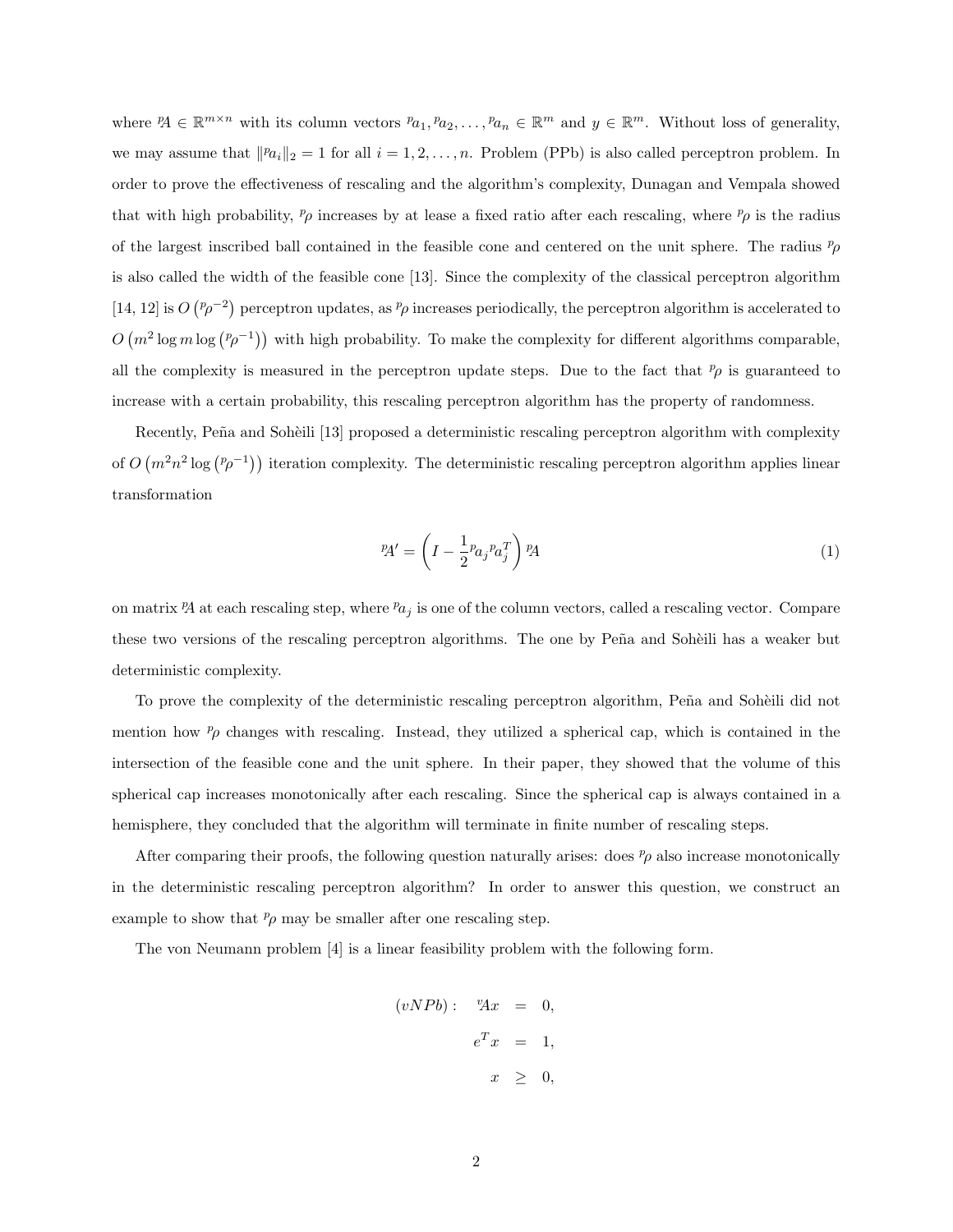where  $\mathcal{U} \in \mathbb{R}^{m \times n}$ ,  $x \in \mathbb{R}^n$ , and  $e \in \mathbb{R}^n$  is the vector of all ones. As the alternative system to the perceptron problem, the von Neumann problem can be solved by the von Neumann algorithm [3, 4] published by Dantzig. Since the two problems (PPb) and (vNPb) are a pair of alternative systems to each other, our previous work [11] revealed the duality relationship between the perceptron and the von Neumann algorithms. Based on the duality relationship, variants of the perceptron algorithm can be interpreted as variants of the von Neumann algorithm and vice versa, as well as one can transit the complexity results from one family to the other. The complexity of the von Neumann algorithm linearly depends on the multiplicative inverse of  $v\rho^2$ [7], where  $v_\rho$  is the radius of the largest inscribed ball in the convex hull of  $\mathcal{A}$  centered at the origin. Since  $v_p$  could be exponential in the input size of the problem, the von Neumann algorithm is not a polynomial algorithm. For the purpose of improving its complexity and hopefully to obtain a polynomial version, we propose a deterministic rescaling von Neumann algorithm. When trying to prove its complexity, we raise the analogous question for the deterministic rescaling von Neumann algorithm to the one we have asked for the deterministic rescaling perceptron algorithm: will  $\nu$  increase monotonically with rescaling? We construct a von Neumann example in  $\mathbb{R}^3$  to give a negative answer. Since it is visualized to construct a von Neumann example in  $\mathbb{R}^3$ , the perceptron example is actually derived from this von Neumann example. We present the major steps of transforming the von Neumann example to the perceptron example at the end of this paper.

We use notations following several rules: (1) the superscript on the left indicates which problem the notation is used for, e.g.,  $p$  for the perceptron problem and  $v$  for the von Neumann problem; (2) prime denotes the corresponding notation after rescaling; (3) the superscript on the right is either the iteration counter or an arithmetic operation depending on the context; (4) positive number subscript is the index of vectors, points, or coordinates.

The paper is structured as follows. In Section 2, we present a perceptron example to show that in the deterministic rescaling perceptron algorithm,  $p<sub>p</sub>$  may not increase after one rescaling step. The construction of a von Neumann example is introduced in Section 3 and its validity is verified in Section 3.3. In Section 4, we present the procedure of deriving the perceptron example from the von Neumann example.

## 2 A decreasing ball example for rescaling perceptron algorithms

Since this example is derived from a von Neumann example which is in the dual perspective, we will present and verify the example in this section first, then introduce how it is developed in a later section.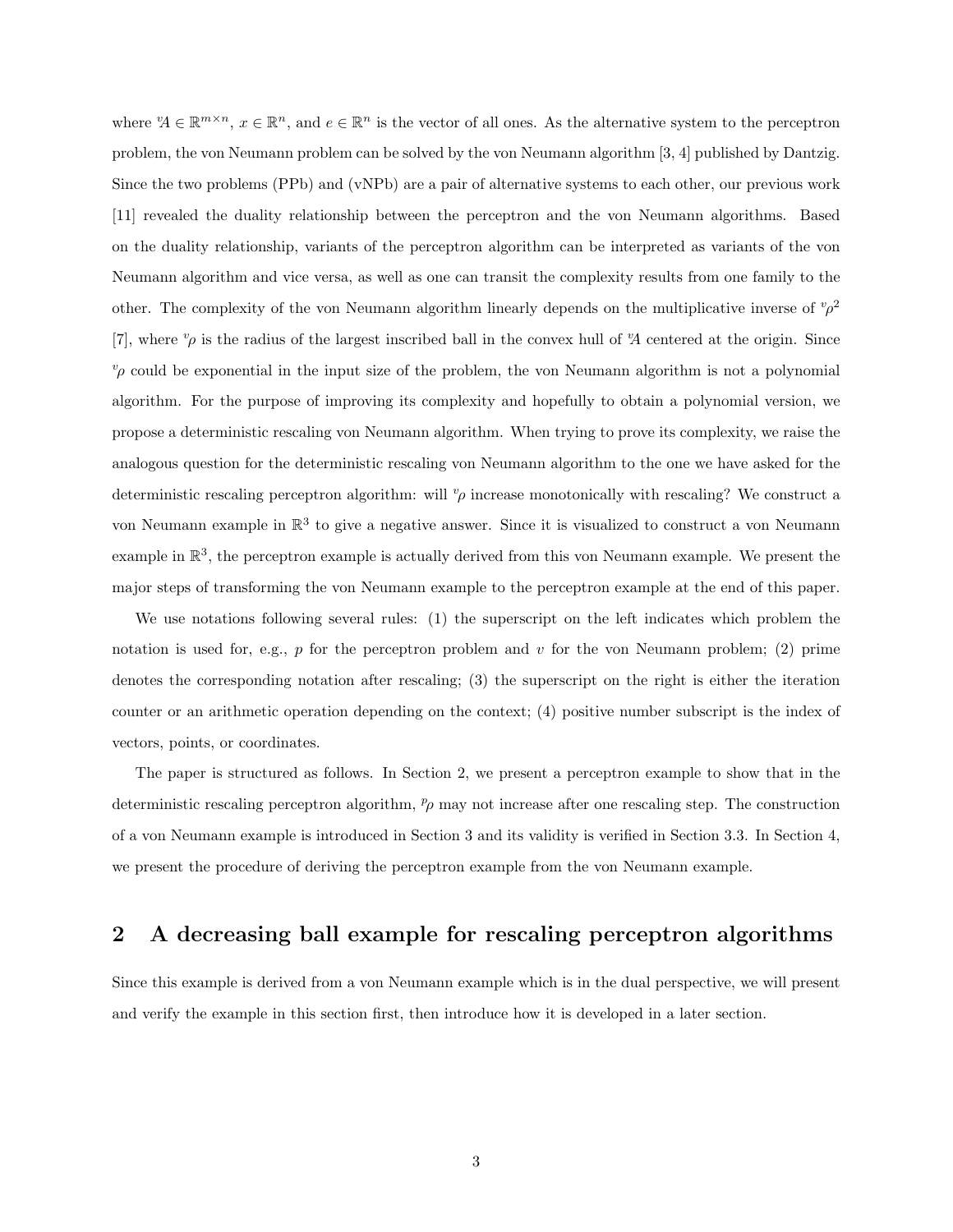#### 2.1 The example

The example is as follows:

$$
(Eg.p) \quad {^p\!A}^T y \ge 0, \ y \ne 0,
$$

where  ${}^p\!A \in \mathbb{R}^{4 \times 9}$  and

| $-0.000003029342674$ | $-2.019699173751262$ | $-0.000004999001640$ | 0.020000000000000 |
|----------------------|----------------------|----------------------|-------------------|
| $-0.019798999974999$ | 0.019997999899990    | $-0.019997999899990$ | 0.020000000000000 |
| 0.001431631766736    | 0.019997999899990    | $\Omega$             | 0.020000000000000 |
| $-0.000003028146773$ | $-1.973134679085590$ | 0.183149852715338    | 0.020000000000000 |
| 0.019737351052173    | 0.000000950063128    | 0.020002002579065    | 0.020000000000000 |
| $-0.052561097586474$ | 1.592477159015729    | $-0.091573429520343$ | 0.024000000000000 |
| $-0.052561703455009$ | 1.188537324265476    | $-0.091574429320671$ | 0.028000000000000 |
| $-0.052560491717939$ | 1.996416993765981    | $-0.091572429720015$ | 0.020000000000000 |
| 0.050728859951203    | 1.996416993765981    | $-0.091572429720015$ | 0.020000000000000 |
|                      |                      |                      |                   |

.

Each column vector  $a_i$  of  $A$  defines a hyperplane in  $\mathbb{R}^4$  and there are nine hyperplanes in total. We have the following claims.

**Claim 1.** For the perceptron problem (Eg.p), the radius of the largest inscribed ball  $p<sub>p</sub>$  will decrease if the problem is rescaled by  $(1)$  using  $a_1$  as the rescaling vector.

Claim 2. The perceptron phase of the rescaling perceptron algorithm [13] will identify column  $a_{1}$  as the rescaling vector when the algorithm is applied to problem (Eg.p).

### 2.2 Verification

In order to verify these two claims, we implement the example and the algorithm in MATLAB using IEEE double precision arithmetic. The unit roundoff error is  $O(10^{-16})$ .

We have the following observations. The initial  $p_{\rho} = 0.00999988$ . After running the rescaling perceptron algorithm [13], the perceptron phase does not solve  ${}^pA^T y \geq 0, y \neq 0$ . It identifies column  ${}^p a_1$  as the rescaling vector, which is nearly perpendicular to the feasible cone. In the rescaling phase,  $p_{a_1}$  is used to rescale the matrix PA. The radius of the largest inscribed ball after rescaling becomes  $p' = 0.00961856$ , which yields a factor of  $O(10^{-4})$  decrease.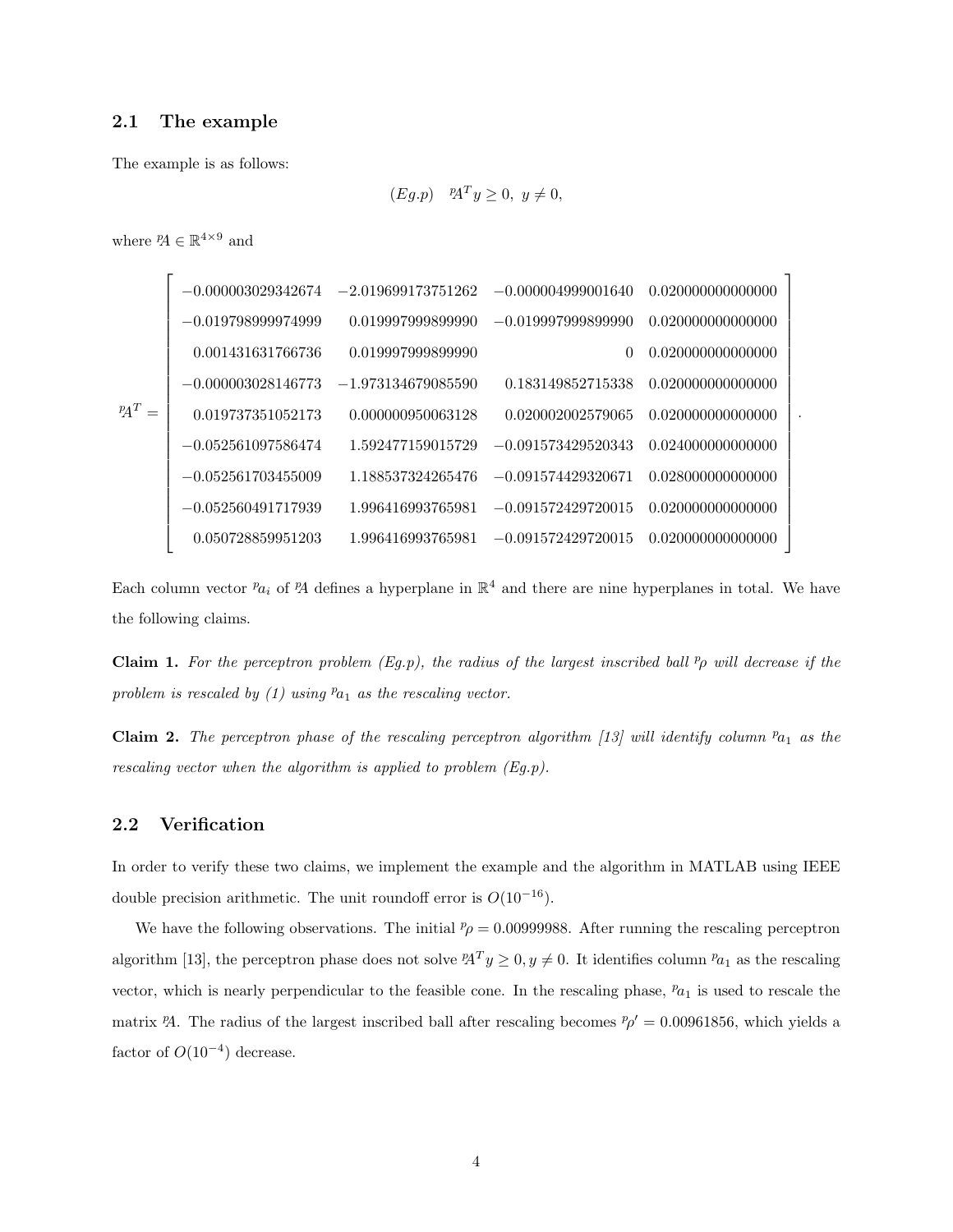Verify Claim 1: the correctness of  $p_\rho$  and  $p_\rho'$  are checked first by solving

$$
{}^{p}\rho = \max_{\|y\|=1, p \text{A}^T y \ge 0} \min_{i} \{ {}^{p}a_i^T y \} \tag{2}
$$

in MATLAB using the *fminmax* function. The *fminmax* function uses a Sequential Quadratic Programming method [2] and might only return a local optimal solution. To clarify the situation, we also verify the results by the following steps.

- Step 1. Identify the hyperplanes that touch/support the current ball  $({}^p\rho$  or  $p\rho'$ ).
- Step 2. Project the normal vectors of the hyperplanes found in Step 1 to a three dimensional subspace. Denote these three-dimension vectors as  $a_i$ .
- Step 3. Employ Dantzig's method [3] to solve the von Neumann problem

$$
{}^{l}Ax = 0,
$$
  

$$
e^{T}x = 1,
$$
  

$$
x \geq 0,
$$

where  $A$  is composed by the vectors  $a_i$  as its columns. If an exact solution is found, then this von Neumann problem is feasible, which proves that there is no direction in which the ball would grow. Dantzig's method yields to run the von Neumann algorithm multiple times and solve a linear equation system to obtain an exact solution to the von Neumann problem. The von Neumann algorithm is presented as the von Neumann phase of Algorithm 1 in Section 3.1. The main arithmetical operations in the process of verification involve vector normalization, matrix-vector multiplication, and solving linear equation systems. At each iteration of the von Neumann algorithm, the column vectors  $a_s$  which has the largest angle with the current iterate  $Ax^k$ is chosen for update, where k is the iteration counter. The inner product values of  ${}^{l}a_i^T(lax^k)$  are compared for all *i*. The minimal difference between  ${}^{l}a_s^T(lAx^k)$  and all the other  ${}^{l}a_i^T(lAx^k)$  values is  $O(10^{-5})$  versus the numerical error is  $O(10^{-16})$  in the double precision arithmetic. Thus, we recognize that the vectors  $l_{a_s}$ are chosen correctly due to sufficient separation between the vectors. Regarding solving the linear equation systems, since the systems for our example are  $4 \times 4$  dimensional, we use decomposition methods to solve them. Both LU and QR factorizations are applied to test our results. Though LU factorization is commonly used and needs less computation, QR factorization is more reliable in numerical computations. The accuracy of QR factorization is enough for most purposes [15]. The results of our experiment show that the values of  $p_p$  and  $p_p'$  are consistent while using different methods and factorizations. Therefore, executing Steps 1-3,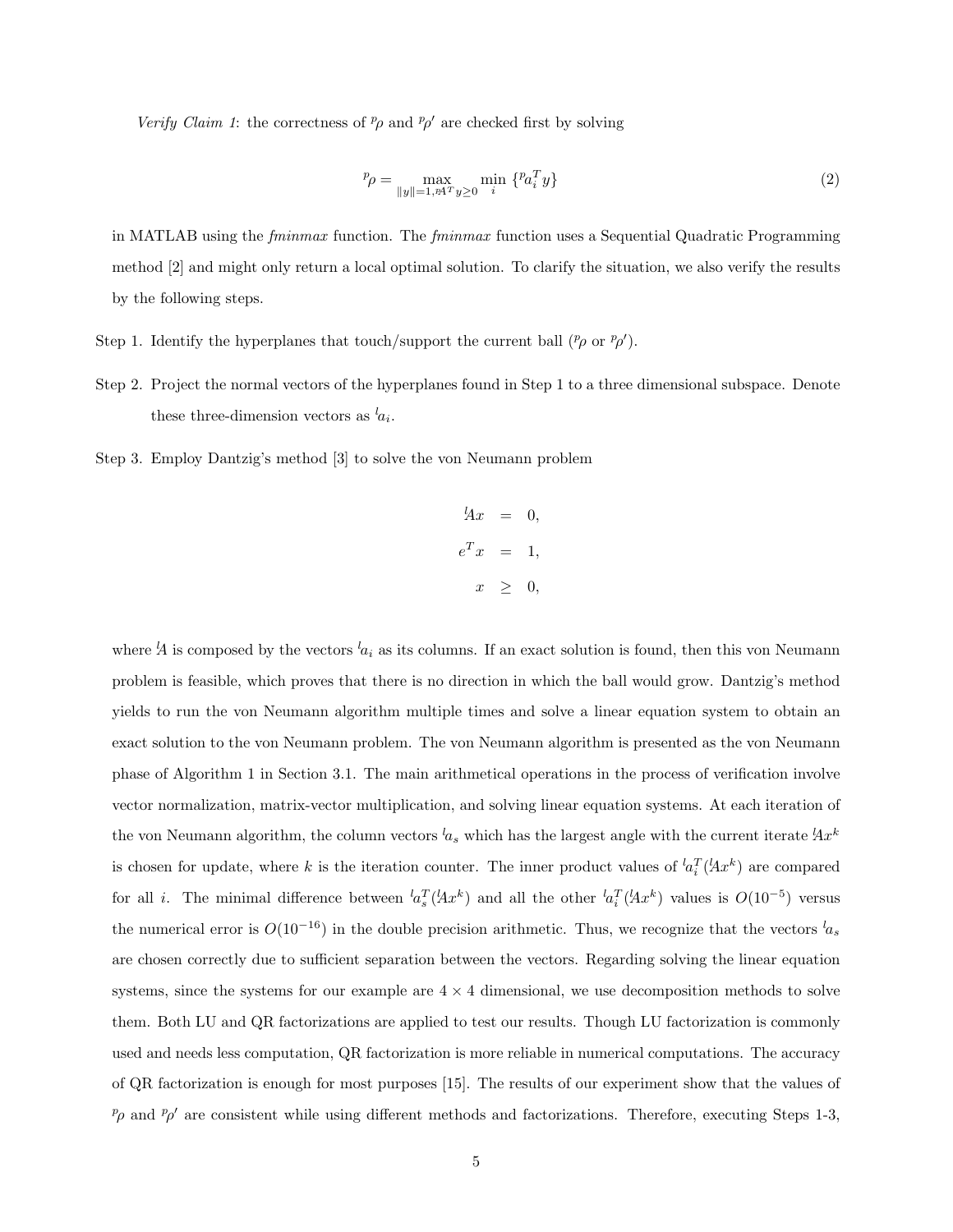we verify that  $p = 0.00999988$  and  $p' = 0.00961856$  are the radius of the largest inscribed balls before and after rescaling, respectively. Rescaling using  $a_1$  makes the ball shrink. which verifies Claim 1.

Verify Claim 2: we have already noticed that the perceptron phase of the rescaling algorithm is actually the same as the perceptron algorithm. The minimal difference between  ${}^p a_1^T({}^p A x^k)$  and all the other  ${}^p a_i^T({}^p A x^k)$ values is in the order of  $O(10^{-5})$ , which is much larger than the numerical error  $O(10^{-16})$ . Therefore, the vector  $p_{a_1}$  is chosen correctly as the rescaling vector after running the rescaling perceptron algorithm. Claim 2 is verified.

## 3 The von Neumann side

Paper [11] on the duality between the perceptron and the von Neumann algorithms discusses the duality relationship between these two algorithms; and consequently interpreted variants of the perceptron algorithm as variants of the von Neumann algorithm and vice versa. This relationship leads us to formalize an analogous deterministic rescaling von Neumann algorithm according to the deterministic rescaling perceptron algorithm [13].

#### 3.1 A deterministic rescaling von Neumann algorithm

Recall that as the dual [4, 11] of the perceptron problem (PPb), the von Neumann problem is in the form of (vNPb). Without loss of generality [1], we can assume that matrix  $\mathcal{A}$  has the same properties as  $\mathcal{A}$  in problem (PPb). For a pair of dual problems we have  $A = A$ , and they are usually denoted by the same letter A. However, in this paper, we construct two different examples, therefore superscripts are used for the purpose of clarification. For convenience, we first introduce the following notation.

- conv $({}^v\!A)$  the convex hull of all column vectors  ${}^v\!a_i$  of  ${}^v\!A$ .
- $^v\rho$  the radius of the largest inscribed ball in conv( $^v\!A$ ) and centered at the origin, i.e.,

$$
{}^{v}\rho = \inf\{\|h\| : h \in \partial(\text{conv}(^vA))\}.
$$
\n(3)

•  $x(y) := \text{argmin} \{ y^T y A x \, | \, e^T x = 1, x \geq 0 \}.$ 

Therefore, we have  ${}^{\nu}\!Ax(y) = {}^{\nu}\!a_s$  if and only if  ${}^{\nu}\!a_s^T y = \min \{ {}^{\nu}\!a_i^T y \mid i = 1, \cdots, n \}.$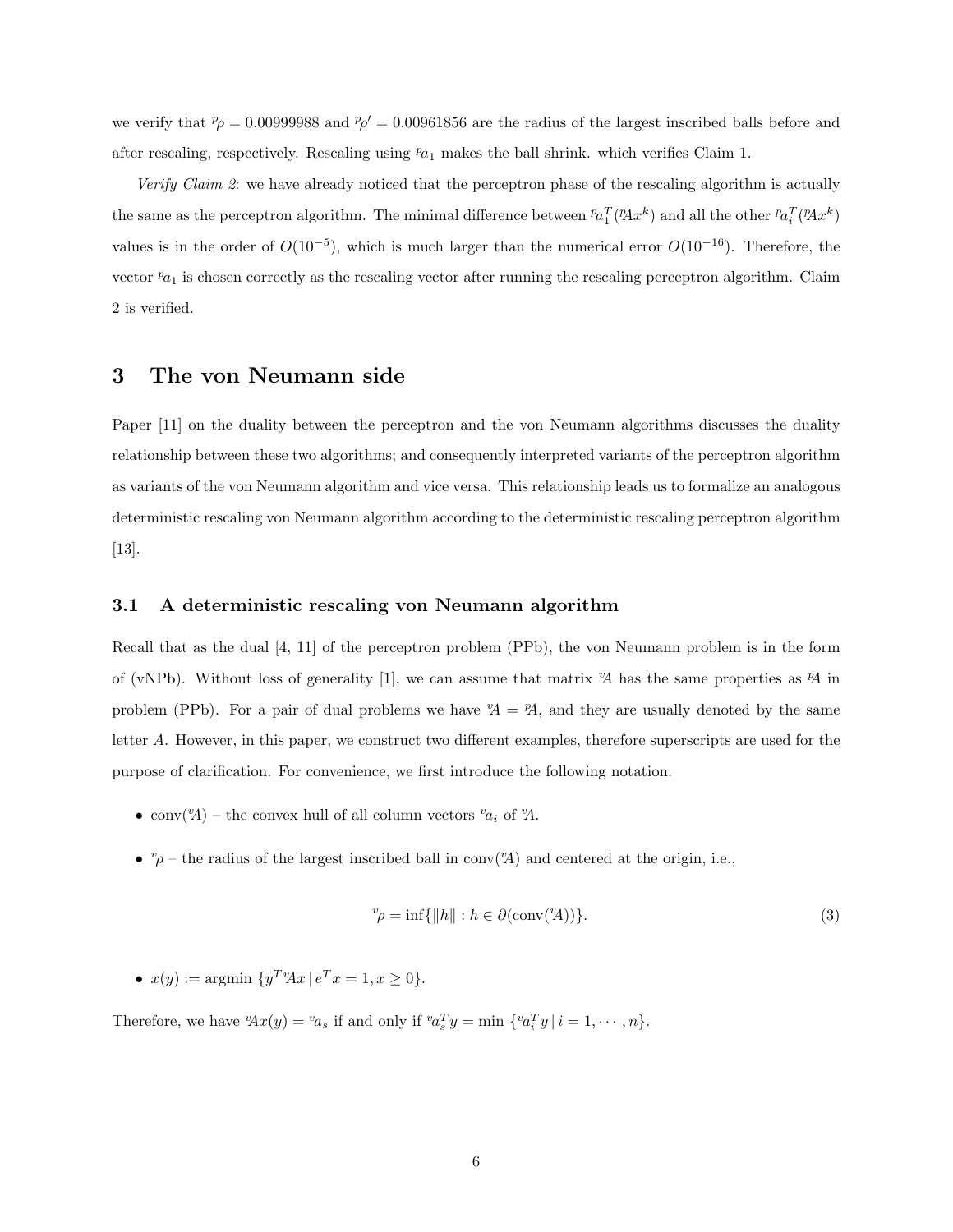#### 3.1.1 The deterministic rescaling von Neumann algorithm

Analogous to the rescaling perceptron algorithm, we propose the following rescaling variant of the von Neumann algorithm.

#### Algorithm 1. The Deterministic Rescaling von Neumann Algorithm

Let  $N = 6nm^2$ ,  $D = I$ , and let  $t = 0$ .

- I. The von Neumann Phase  $[3, 4]$  (Run the von Neumann algorithm for N iterations)
	- Choose any  $x^0 \in \Delta_n$ .

Let  $b^0 = Y^0$  and  $k = 0$ .

For  $k = 0, 1, \cdots, N - 1$ 

1. If  $||b^k|| \leq \frac{\epsilon}{2^t}$ , then STOP, return

$$
x^* = \frac{Dx^k}{\sum_{i=1}^n (d_i x_i^k)}\tag{4}
$$

,

as an  $\epsilon$ -solution, where  $x_i^k$  is the *i*-th coordinate of  $x^k$  and  $d_i$  is the *i*-th diagonal entry of D.

- 2. Else, find  $a_s$  which makes the largest angle with the vector  $b^k$ , i.e.,  $a_s = {}^v\!Ax(b^k)$ .
- 3. Let  $\nu^k = {^v}a_s^Tb^k$ .

If  $\nu^k > 0$ , then STOP, problem (vNpb) is infeasible.

4. Else, let  $e_s$  be the unit vector corresponding to index  $s$ . Let

$$
\lambda = \frac{1 - \nu^k}{\|b^k\|^2 - 2\nu^k + 1}
$$
  

$$
x^{k+1} = \lambda x^k + (1 - \lambda)e_s,
$$
  

$$
b^{k+1} = {}^{v}Ax^{k+1},
$$
  

$$
k = k+1.
$$

#### End For

#### II. The Rescaling Phase

Let  $j = \operatorname*{argmax}_{i=1,\cdots,n} \{e_i^T x^N\}.$ 

Utilize  $v_{a_j}$  as the rescaling vector, then formula (1) yields

$$
{}^{\nu}\!\!A = \left(I - \frac{1}{2} {}^{\nu}\!a_j {}^{\nu}a_j^T\right){}^{\nu}\!A. \tag{5}
$$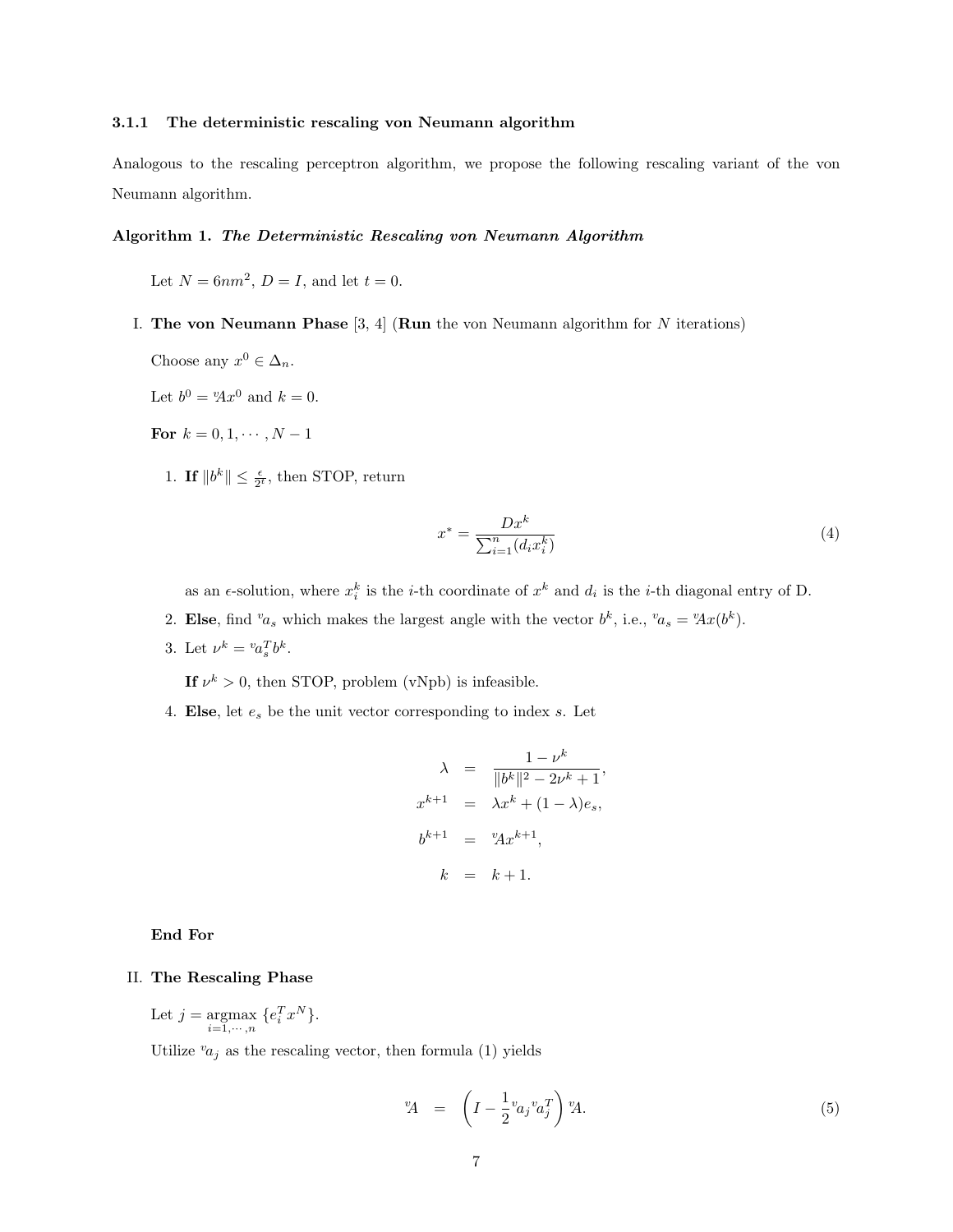Let

$$
D = D \text{diag}\left(\frac{1}{\|v_{a_1}\|}, \frac{1}{\|v_{a_2}\|}, \cdots, \frac{1}{\|v_{a_n}\|}\right),\,
$$

where diag( $d_1, d_2, \dots, d_n$ ) means an  $n \times n$  diagonal matrix whose diagonal entries are  $d_1, d_2, \dots, d_n$ . Normalize each column of  $\mathcal{A}$  back to the unite sphere and let  $t = t + 1$ .

III. Go back to I, to the von Neumann Phase.

Polynomial complexity of this algorithm need to be proved. So far could not complete this project. In order to get closer to this result, we ask the same question as for the rescaling perceptron algorithm: can the complexity be proved based on the increase of  $v<sub>\rho</sub>$  as was done in the proof of the rescaling perceptron algorithm by Dunagan and Vempala [6]? Or else, analogous to the deterministic rescaling perceptron algorithm, is it possible to identify some increasing cap? Towards answering these questions, we construct an example of the von Neumann problem in the next section. This example not only shows that  $\varphi$  is not going to increase monotonically after each rescaling, but also helps us to generate an analogous perceptron example as presented in Section 2.

#### 3.1.2 The precision of solutions

Before introducing the example of the von Neumann problem, we first discuss how rescaling steps effect the precision of a solution.

Lemma 1. Run Algorithm 1 on a von Neumann problem (vNPb). Assume that starting from this original von Neumann problem, the algorithm has done t times rescaling steps (rescaling phase) and the current iterator in the von Neumann phase is  $b^k$ . If  $||b^k|| \leq \frac{\epsilon}{2^t}$ , then  $x^*$  calculated by (4) is an  $\epsilon$ -solution to the original von Neumann problem, i.e.,  $||Ax^*|| \leq \epsilon$ .

*Proof.* For one single rescaling step, the matrix  $A$  is rescaled by formula (5) and then each column is normalized back to the unit sphere. Let  $B = I - \frac{1}{2}v a_j v a_j^T$  and  $D = diag \left( \frac{1}{\|v a_1'\|}, \frac{1}{\|v a_2'\|}, \dots, \frac{1}{\|v a_n'\|} \right)$  $\big)$ . We have  $A' = B'A'D$ , where  $A'$  is the matrix after rescaling. Assume that after rescaling  $||A'x|| = ||b|| \leq \epsilon$ and x is on the unit simplex. The matrix  $B$  is invertible and its inverse can be computed according to the Sherman-Morrison formula [8]

$$
B^{-1} = (I - \frac{1}{2}v_{a_j}v_{a_j}^T)^{-1} = I + v_{a_j}v_{a_j}^T.
$$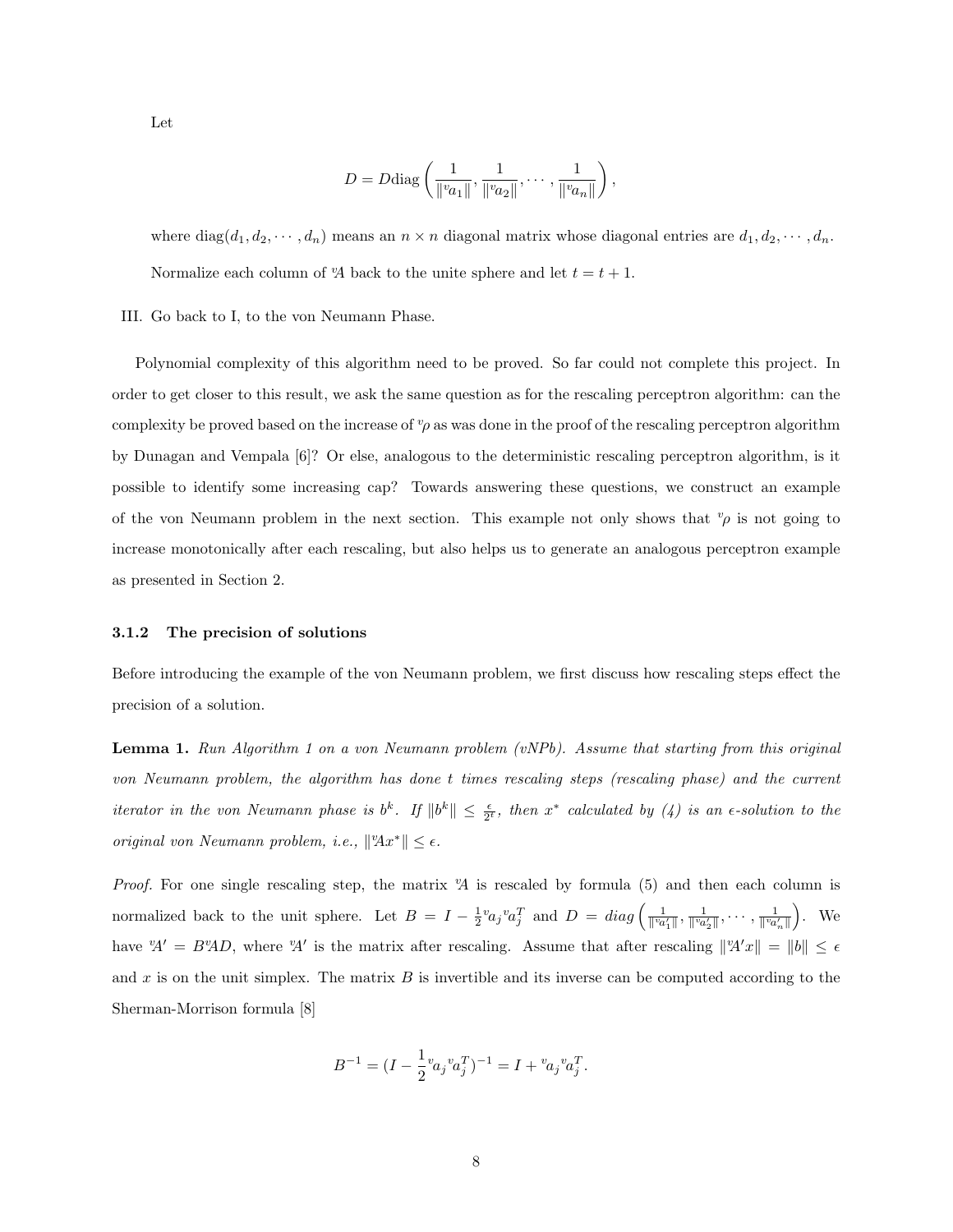Since  $A'x = B^v A D x = b$ , we have

$$
\|{}^{v}\!\!ADx\| = \|B^{-1}b\| = \|(I + {}^{v}\!a_j {}^{v}\!a_j^T)b\| \le \|b\| + \|({}^{v}\!a_j {}^{v}\!a_j^T)b\| \le 2\|b\| \le 2\epsilon. \tag{6}
$$

It means that x is a solution of  $||^{\alpha}ADx|| \leq 2\epsilon$ . In order to recover a solution for the original problem, we need to bound  $\|A x^*\|$  above. Notice that  $x^*$  is also on the unit simplex and

$$
\|^{v}Ax^{*}\| = \left\|\sum_{i=1}^{n} {}^{v}a_{i}x_{i}^{*}\right\| = \left\|\frac{\sum_{i=1}^{n} {}^{v}a_{i}d_{i}x_{i}}{\sum_{i=1}^{n}(d_{i}x_{i})}\right\| = \frac{\left\|\sum_{i=1}^{n} {}^{v}a_{i}d_{i}x_{i}\right\|}{\sum_{i=1}^{n}(d_{i}x_{i})}.
$$
\n(7)

Since we also have the fact that

$$
\frac{1}{d_i} = \|^v a'_i \| = \left\|^v a_i - \frac{1}{2} (^v a_i^T {}^v a_j)^v a_j \right\| = \sqrt{1 - \frac{3}{4} \|^v a_i^T {}^v a_j \|} \le 1,\tag{8}
$$

which shows that rescaling always shrinks the length of column vectors of  $\mathcal{A}$ . Combine (4), (7), and (8), we have after one rescaling step

$$
||^vAx^*|| = \frac{||^vADx||}{\sum_{i=1}^n (d_ix_i)} \le ||^vADx|| \le 2\epsilon.
$$

Therefore,  $\epsilon$  needs to be reduced by a factor  $\frac{1}{2}$  after each rescaling phase in order to keep the final solution  $x^*$  as an  $\epsilon$ -solution to the original problem. If the total number of calling the rescaling phase is t, then in the worst case we need to reduce  $\epsilon$  to  $\frac{\epsilon}{2^t}$ . This lemma is proved.  $\Box$ 

#### 3.2 Construction of the matrix  $\mathcal{A}$

For an example that  $\varphi$  is not increasing monotonically, the constraint matrix  $\mathcal{A}$  has to satisfy the following properties.

**Property 1.** Among all column vectors  $^v a_i$ , there is at least one  $^v a_j$  such that after applying (5),  $^v \rho' < ^v \rho$ .

**Property 2.** After running the von Neumann algorithm,  $v_{a_j}$  has the largest weight in the returned linear combination, i.e., the largest coordinate of x is corresponding to  $a_i$ .

In order to obtain these two properties, the example is generated according to the following idea. First, create an initial convex hull with a known  $v_{\rho_0}$ , where  $v_{\rho_0}$  is a small positive number. Second, identify vectors  $v_{a_j}$  from the columns of  $\mathcal{A}$  which shrink  $v_{\rho}$  after rescaling. If no such column vector exist, then add new columns to  $\mathcal{A}$ . As a result, matrix A satisfies Property 1. At last, if  $v_{a_j}$  obtained in the previous step does not satisfy Property 2, then add new perturbed points around  $v_{a_i}$  which have larger weight after running the von Neumann algorithm but would increase  $\psi$  with rescaling. The function of these new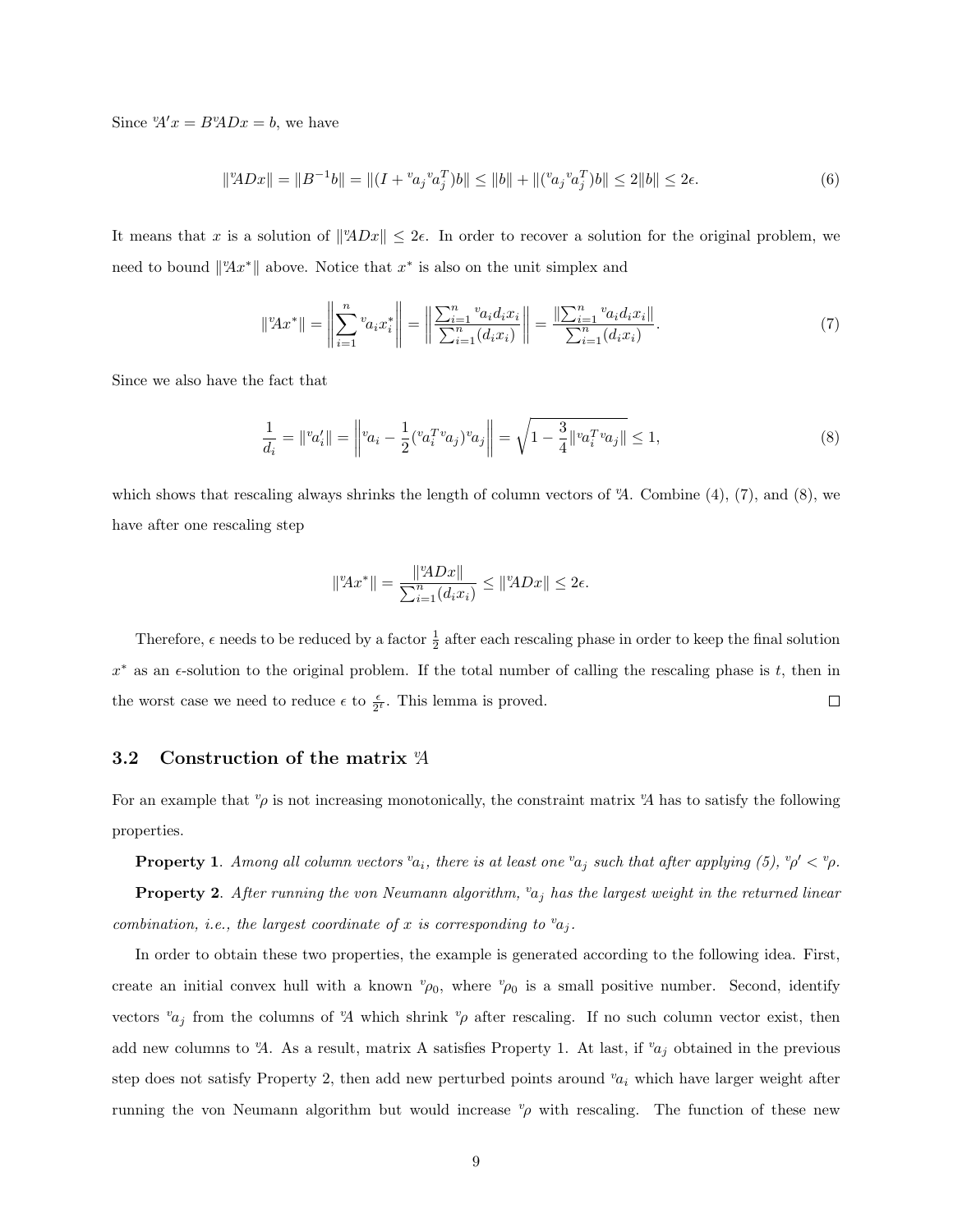perturbed points is to introduce perturbation by creating more small facets around the corner of those  $v_{a_i}$ and evenly share(distribute) the large weight when running the von Neumann algorithm, and consequently make Property 2 holds for  $a_i$ .

We construct an example  $A \in \mathbb{R}^3$  with 13 column vectors. Each column vector represents a point on the unit sphere. Let  $\epsilon = 0.01$ , which gives the initial  $v_{\rho_0}$ . Let  $\alpha_1 = \sqrt{\frac{\mu_0}{\rho_0}}$  $\overline{1-2\epsilon^2}$  to simplify expressions. First, we construct a symmetric convex hull defined by eight points(columns) as follows:

$$
[p_1, p_2, p_3, p_4, p_5, p_6, p_7, p_8] = \left[\begin{array}{cccccc} \alpha_1 & \alpha_1 & \alpha_1 & \alpha_1 & -\alpha_1 & -\alpha_1 & -\alpha_1 & -\alpha_1 \\ \epsilon & \epsilon & -\epsilon & -\epsilon & \epsilon & \epsilon & -\epsilon & -\epsilon \\ \epsilon & -\epsilon & \epsilon & -\epsilon & \epsilon & -\epsilon & \epsilon & -\epsilon \end{array}\right].
$$

These points are symmetrically distributed on four hyperplanes. The distances between the origin and these four hyperplanes are all equal to  $\epsilon = 0.01$ . Figure 1 shows the positions of these initial points. For better illustration, the distances in Figure 1 are not drawn to scale. The unit sphere is presented for scale, while the four sub-circles are pushed much further away from the origin. The real distance is much smaller. We call these eight points major points.



Figure 1: Illustration of initial major points,  $p_9$ , and  $p_{10}$ .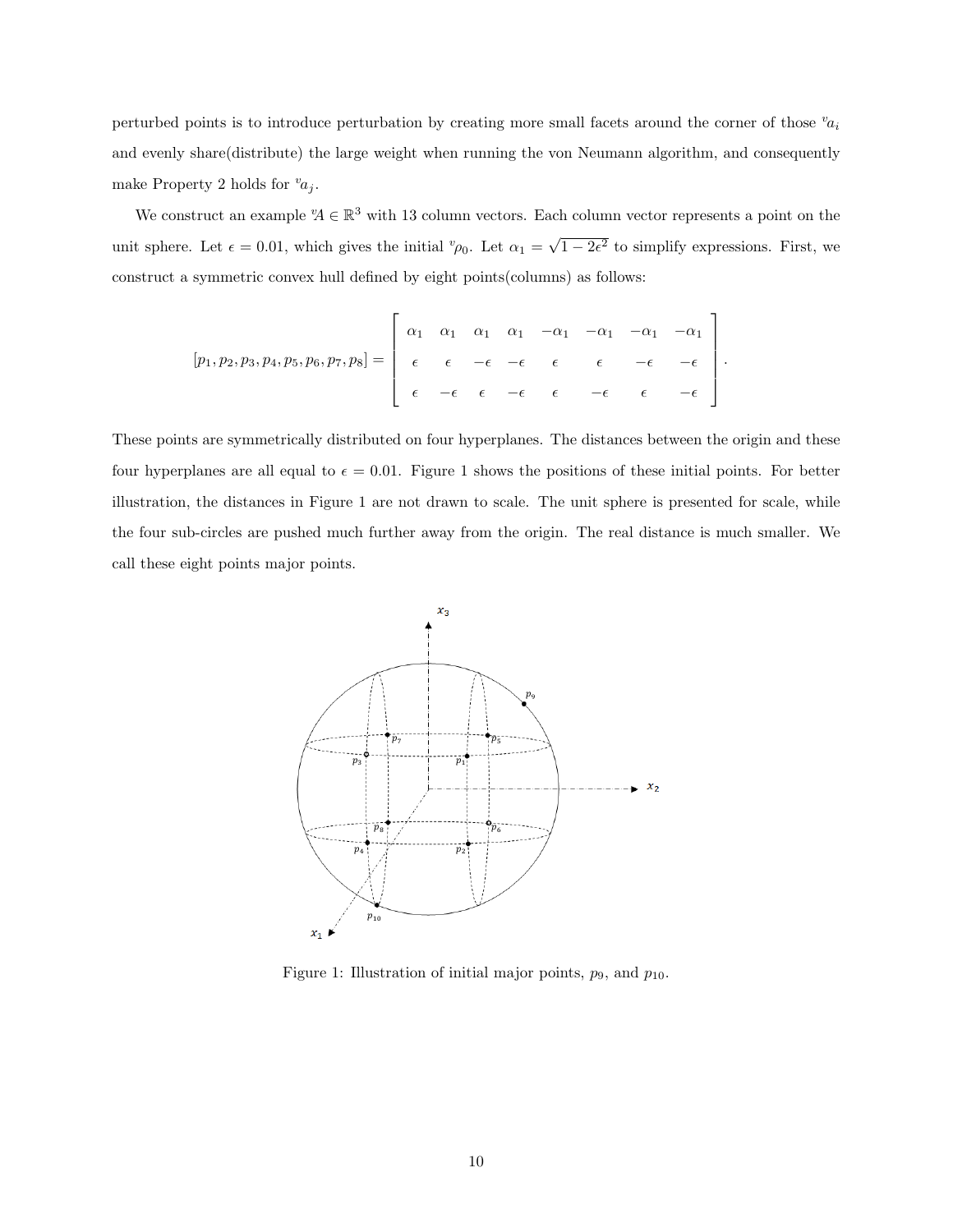In order to obtain a rescale vector  $a_i$ , we add two points

$$
[p_9, p_{10}] = \left[ \begin{array}{cc} 0 & 0 \\ \sqrt{1 - \left(\frac{2\epsilon}{3}\right)^2} & -\epsilon \\ \frac{2\epsilon}{3} & -\sqrt{1 - \epsilon^2} \end{array} \right].
$$

Figure 1 also illustrates these two points. Computational experiment shows that with points  $p_9$  and  $p_{10}$ ,  $\alpha_p$ will decrease after rescaling by  $p_9$ . However, after running the von Neumann algorithm,  $p_9$  does not take the largest weight. Therefore, we need more points (columns).

The goal of adding new points is to decrease large weights on other points so that after running the von Neumann algorithm  $p_9$  has the largest weight. A point with larger weight indicates that the point has been used more for updating the iterate. Thus, after identifying those major points with large weight, we consider to add perturbed points near them. The perturbed points will disturb the update process so that instead of the major points the perturbed points are used to update at some iterations. As a result, the perturbed points share weight with the major points. To prevent that the new perturbed points are dominated, which means the new perturbed points take all the weights from the major points, the perturbation should be small enough compared to the distance among major points, which is  $O(10^{-2})$ . We set the magnitude of perturbation to  $\delta = 10^{-6}$ .

We present two methods to perturb the major point. The first method is to move the point along certain small circle on the unit sphere. We perturb point  $p_7$  by this method to obtain  $p_{12}$  and  $p_{13}$  as follows.

,

$$
p_{12} = \begin{bmatrix} -\sqrt{1 - 2\epsilon^2 - \frac{17}{16}\delta^2 - \frac{5}{2}\epsilon\delta} \\ -\epsilon - \delta \\ \epsilon + \frac{\delta}{4} \end{bmatrix}
$$

$$
p_{13} = \begin{bmatrix} -\sqrt{1 - 2\epsilon^2 - \frac{17}{16}\delta^2 - \frac{3}{2}\epsilon\delta} \\ -\epsilon - \delta \\ \epsilon - \frac{\delta}{4} \end{bmatrix}.
$$

Observe that the second coordinates of  $p_{12}$  and  $p_{13}$  are more negative than the one of  $p_7$ , which means the direction of perturbation is pointing away from the initial convex hull. This is also the rule when we for the rest of perturbations. The second method to generate perturbed point is to move point along a given direction d with a step length  $\delta = 10^{-6}$ , then normalize it back to the unit sphere. Points  $p_3$ ,  $p_4$ , and  $p_{12}$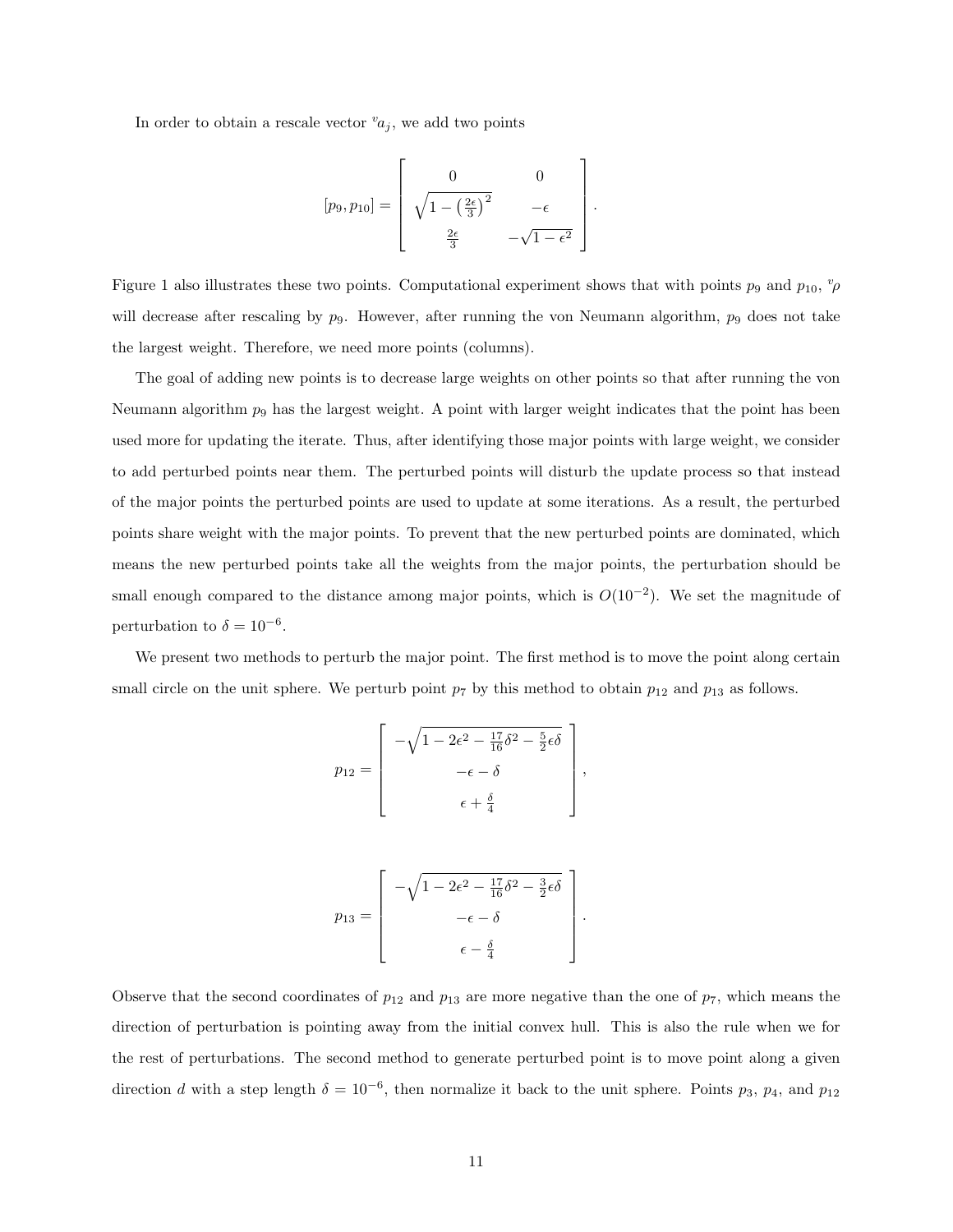are perturbed by the second method to generate  $p_{11}$ ,  $p_{14}$ , and  $p_{15}$  respectively.

$$
p_{11} = p_3 + \delta d_3 = \begin{bmatrix} x_1 \\ -\epsilon \\ \epsilon \end{bmatrix} + \delta \begin{bmatrix} 0 \\ -4 \\ 1 \end{bmatrix},
$$

$$
p_{14} = p_4 + \delta d_4 = \begin{bmatrix} x_1 \\ -\epsilon \\ -\epsilon \end{bmatrix} + \delta \begin{bmatrix} -10^{-4} \\ 0 \\ -0.01 \end{bmatrix},
$$

$$
p_{15} = p_{12} + \delta d_{12} = \begin{bmatrix} -\sqrt{1 - 2\epsilon^2 - \frac{17}{16}\delta^2 - \frac{3}{2}\epsilon\delta} \\ -\epsilon - \delta \\ \epsilon - \frac{\delta}{4} \end{bmatrix} + \delta \begin{bmatrix} -10^{-4} \\ 0 \\ -0.01 \end{bmatrix}.
$$

After normalization and rearrangement, the new perturbed points can be expressed as follows.

$$
p_{11} = \left(1 + 10\epsilon\delta + 17\delta^2\right)^{-\frac{1}{2}} \left[\begin{array}{c} \alpha_1 \\ -\epsilon - 4\delta \\ \epsilon + \delta \end{array}\right],
$$

$$
p_{14} = (1 - 2 \times 10^{-4} \delta \alpha_1 + (10^{-4} + 10^{-8}) \delta^2 + 2 \times 10^{-2} \epsilon \delta)^{-\frac{1}{2}} \begin{bmatrix} \alpha_1 - 10^{-4} \delta \\ -\epsilon \\ -\epsilon - 10^{-2} \delta \end{bmatrix},
$$

$$
p_{15} = \left(1 + \left(10^{-8} - \frac{49}{1.6 \times 10^5}\right)\delta - 2 \times 10^{-2} \epsilon \delta - 2 \times 10^{-4} \delta \sqrt{1 - 2\epsilon^2 - \frac{17}{16} \delta^2 - \frac{5}{2} \epsilon \delta}\right)^{-\frac{1}{2}}
$$

$$
\times \left[\begin{array}{c} -\sqrt{1 - 2\epsilon^2 - \frac{17}{16} \delta^2 - \frac{5}{2} \epsilon \delta + 10^{-4} \delta} \\ -\epsilon - \delta \\ \epsilon + \frac{6}{25} \delta \end{array}\right].
$$

Figure 2 illustrates the perturbation of point  $p_7$ . After removing  $p_3$  and  $p_6$ , we obtain our example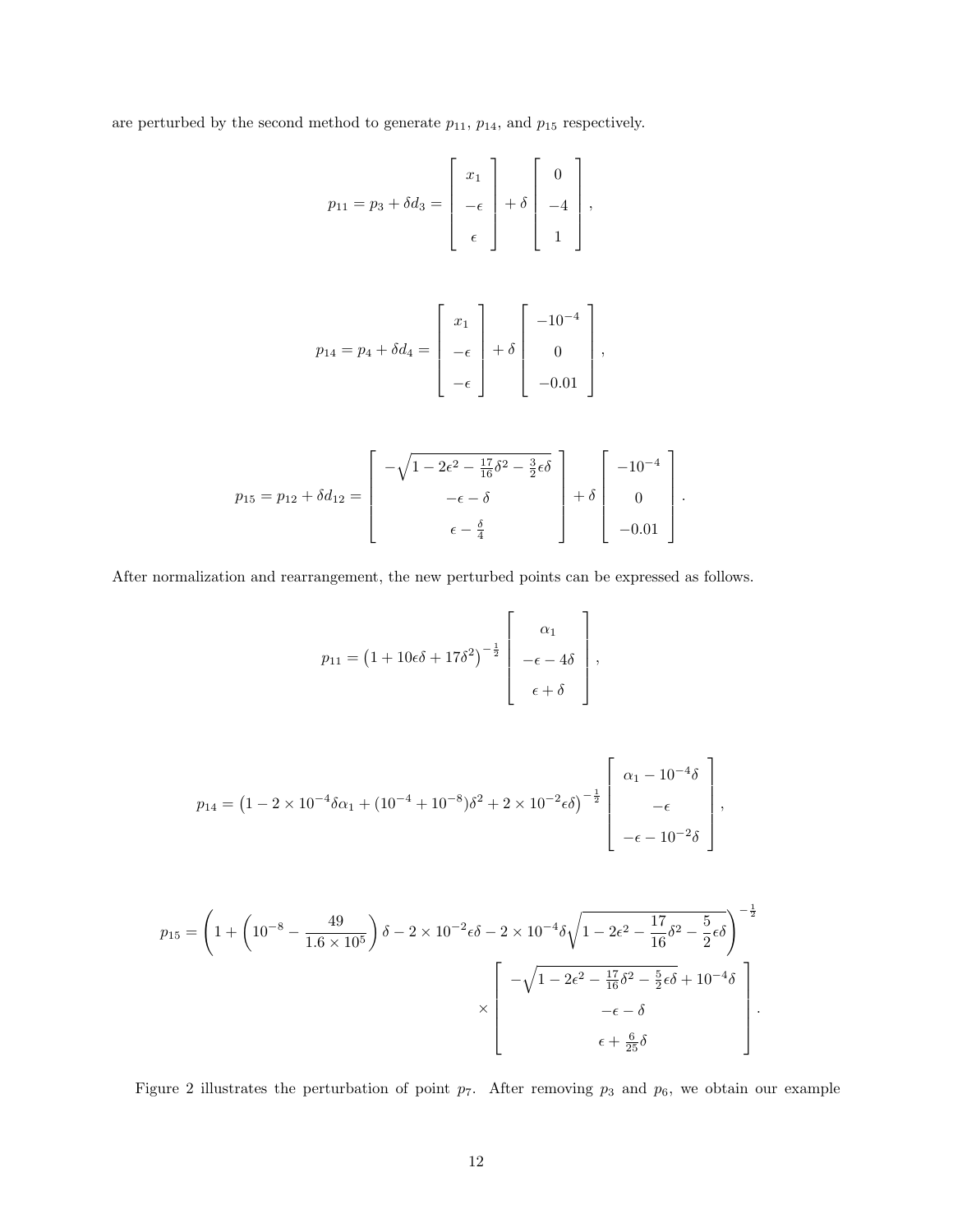$(Eg.vN)$ : problem  $(vNPb)$  with  ${}^v\!A = [{}^v\!a_1, {}^v\!a_2, \cdots, {}^v\!a_{13}] = [p_1, p_2, p_4, p_5, p_7, p_8, \cdots, p_{15}]$ . The reason that we remove points  $p_3$  and  $p_6$  is that  $p_9$  will have the largest weight without them.



Figure 2: Illustration of the perturbations on point  $p_7$ .

We have the following two claims on this example  $(Eq,vN)$  and they will be verified in Section 3.3.

Claim 3. For the von Neumann problem (Eg.vN), the radius of the largest inscribed ball  $\varphi$  will decrease if the problem is rescaled by (5) using  $a_7$  as the rescaling vector.

**Claim 4.** The von Neumann phase of the deterministic rescaling von Neumann algorithm will identify  $v_{a7}$ as the rescaling vector when applying the algorithm on  $(Eq.vN)$ .

#### 3.3 Verification

In this section, we will verify Claim 3 in Section 3.3.1 – 3.3.2, and Claim 4 in Section 3.3.3 both theoretically and numerically.

#### **3.3.1** The initial  $\psi \geq 0.01$

To estimate  $\varphi$ , we start from an initial convex hull comprised by the following ten columns  $p_i$ , where  $i = 1, 2, \dots, 10$ . Figure 3 shows this initial convex hull. By construction,  $p_1, p_2, \dots, p_8$  compose a cube with an edge length of 0.02. It is easy to check that the radius of the largest inscribed ball in this initial convex hull is  $v_{\rho_0} = 0.01$ . Then for the radius  $v_{\rho}$ , we have the following conclusions.

**Lemma 2.** (a) The quantity  ${}^v\rho_0$  is a lower bound of the largest inscribed ball in conv( $[{}^v a_1, {}^v a_2, \cdots, {}^v a_9]$ ). Then (b) it also provides a lower bound for  ${}^v\rho$ , i.e.,  ${}^v\rho_0 \leq {}^v\rho$ .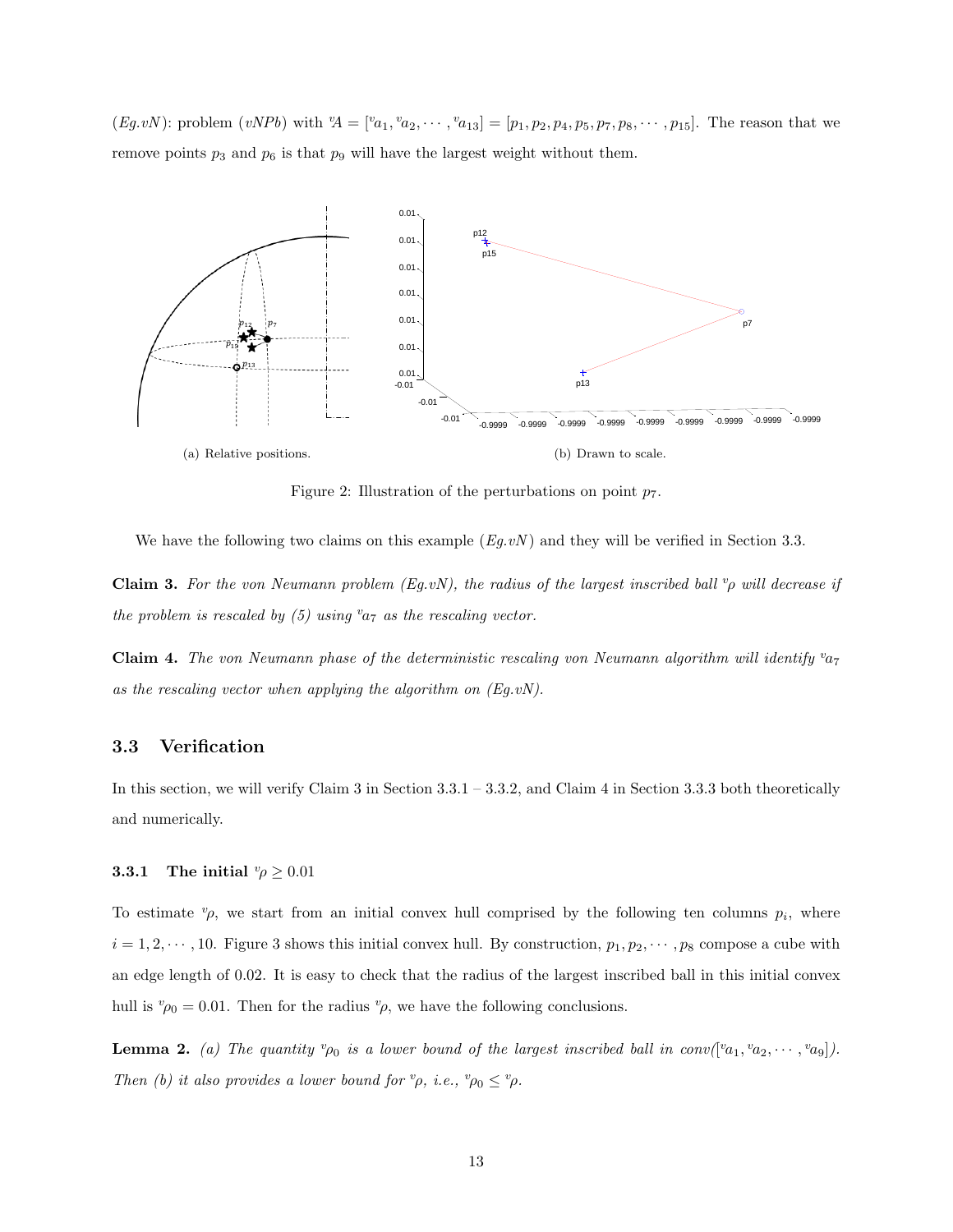

Figure 3: Illustration of initial convex hull.

Proof. The lemma can be proved by the procedure of construction, which is based on the initial convex hull shown in Figure 3.

(a) Due to the special positions of  $p_9$  and  $p_{10}$ , removing  $p_6$  only causes trivial changes of some inessential facets which compared with 0.01 have relatively larger distance to the origin. Thus, removing  $p_6$  from the convex hull does not effect  $\psi$ . However, removing  $p_3$  will generate a new facet defined by  $p_4$ ,  $p_7$ , and  $p_9$ . This facet is closer to the origin than 0.01. Thus, we continue our constrcution with replacing  $p_3$  by  $p_{11}$ instead of removing  $p_3$  directly.

Recall that in the previous section,  $p_{11}$  is generated by perturbing  $p_3$  along the direction of [0; -4; 1] with a step size  $10^{-6}$ . Point  $p_{11}$  is very close to  $p_3$  compare the distance among the facets and the origin. In the original convex hull, the facets containing  $p_3$  as vertex are  $(p_3, p_1, p_4)$ ,  $(p_3, p_4, p_7)$ ,  $(p_3, p_7, p_9)$ , and  $(p_3, p_1, p_9)$ . Replacing  $p_3$  by  $p_{11}$  rotate facets  $(p_3, p_4, p_7)$ ,  $(p_3, p_7, p_9)$ , and  $(p_3, p_1, p_9)$  towards outside of the original convex hull and generates new facets with  $p_8$  and  $p_{10}$ . Since  $(p_3, p_4, p_7)$  is the facet which defines  $v_p$  in the original convex hull, the rotation relaxes this constraint and makes  $v_p$  larger than 0.01. The replacement also brings the facet  $(p_3, p_1, p_4)$  closer to the origin. However, the original distance from this facet to the origin is almost one and the change is in the magnitude of  $10^{-6}$ . Thus, it does not have effect on  $^v\rho$ . Figure 4 illustrates this replacement without drawing to scale.

Therefore, after removing  $p_6$  and replacing  $p_3$  by  $p_{11}$ , we obtain a convex set comprised by nine columns conv $([{}^{v}a_1, {}^{v}a_2, \cdots, {}^{v}a_9]) = \text{conv}([p_1, p_2, p_4, p_5, p_7, p_8, p_9, p_{10}, p_{11}])$  and  ${}^{v}\rho_0$  is a lower bound for the radius of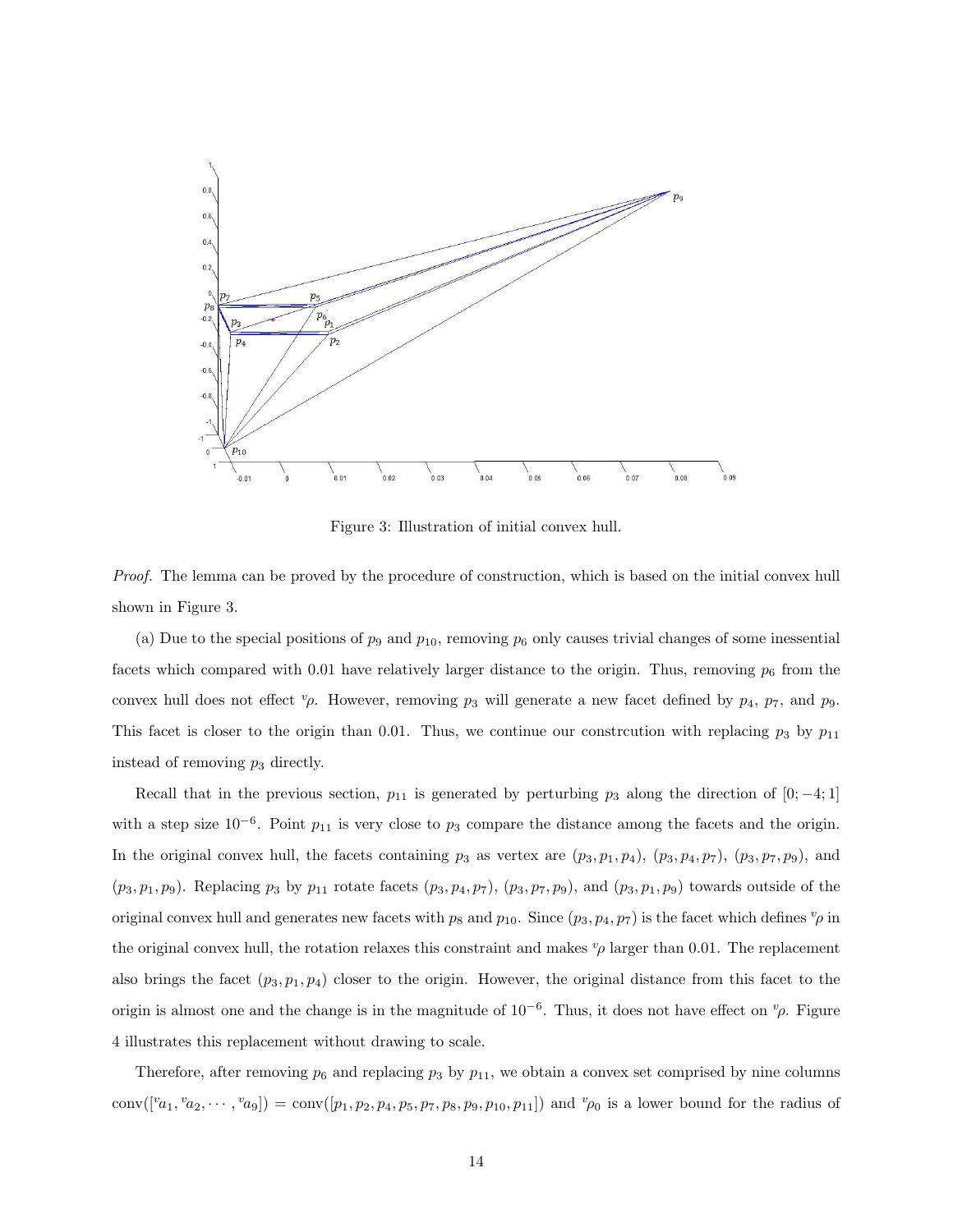

Figure 4: Illustration of replacing  $p_3$  by  $p_{11}$ .

the largest inscribed ball.

(b) Since  $||^v a_i|| = 1$  for all i, conv( $[{}^v a_1, {}^v a_2, \cdots, {}^v a_9]$ ) is in the interior of the unit ball except nine vertexes  $v_{a_1}, v_{a_2}, \dots, v_{a_9}$ . All the new points  $p_{12}, \dots, p_{15}$  are on the unit sphere and different from  $v_{a_1}, v_{a_2}, \dots, v_{a_8}$ . Introducing them to matrix 'A will expand the convex hull, i.e.,  $conv([{}^v a_1, {}^v a_2, \cdots, {}^v a_9])$ C $conv({}^v A)$ . Therefore,  $v_p \ge v_{p_0} = 0.01.$  $\Box$ 

To confirm this conclusion, we have calculated  $\varphi$  with double precision arithmetic as described in Section 2. Numerical calculation returns  $v\rho = 0.010002475$ , which confirms that initially  $v\rho$  is larger than 0.01.

#### **3.3.2** After one rescaling we have  $\psi \sim 0.01$

Numerical experiment shows that rescaling by using  $v_{a7}$  will decrease the size of the inscribed ball, i.e.,  $v_{a_j} = v_{a_7} = p_9$  in (5). The hyperplane defined by  $v_{a_8}$ ,  $v_{a_9}$ ,  $v_{a_{10}}$  restricts the ball. The distance from the origin to this hyperplane is 0.009964594, which gives an upper bound for  $\varphi'$ , i.e.,  $\varphi' \leq 0.009964594$ .

We verify this number by multiple methods. First we solve the problem

$$
{}^{v}\rho' = \min_{\|z\|=1} \max_{i} \left\{-z^{T}(a'_{v})_{i}\right\} \tag{9}
$$

by the fminmax function in MATLAB. The solution returned is also  $\sqrt[p]{ } = 0.009964594$ . By the reasons stated in Section 2 for the function *fminmax*, we numerically enumerate all the facets of the convex hull and calculate the minimal distance from the origin to those facets and use both of LU and QR factorizations to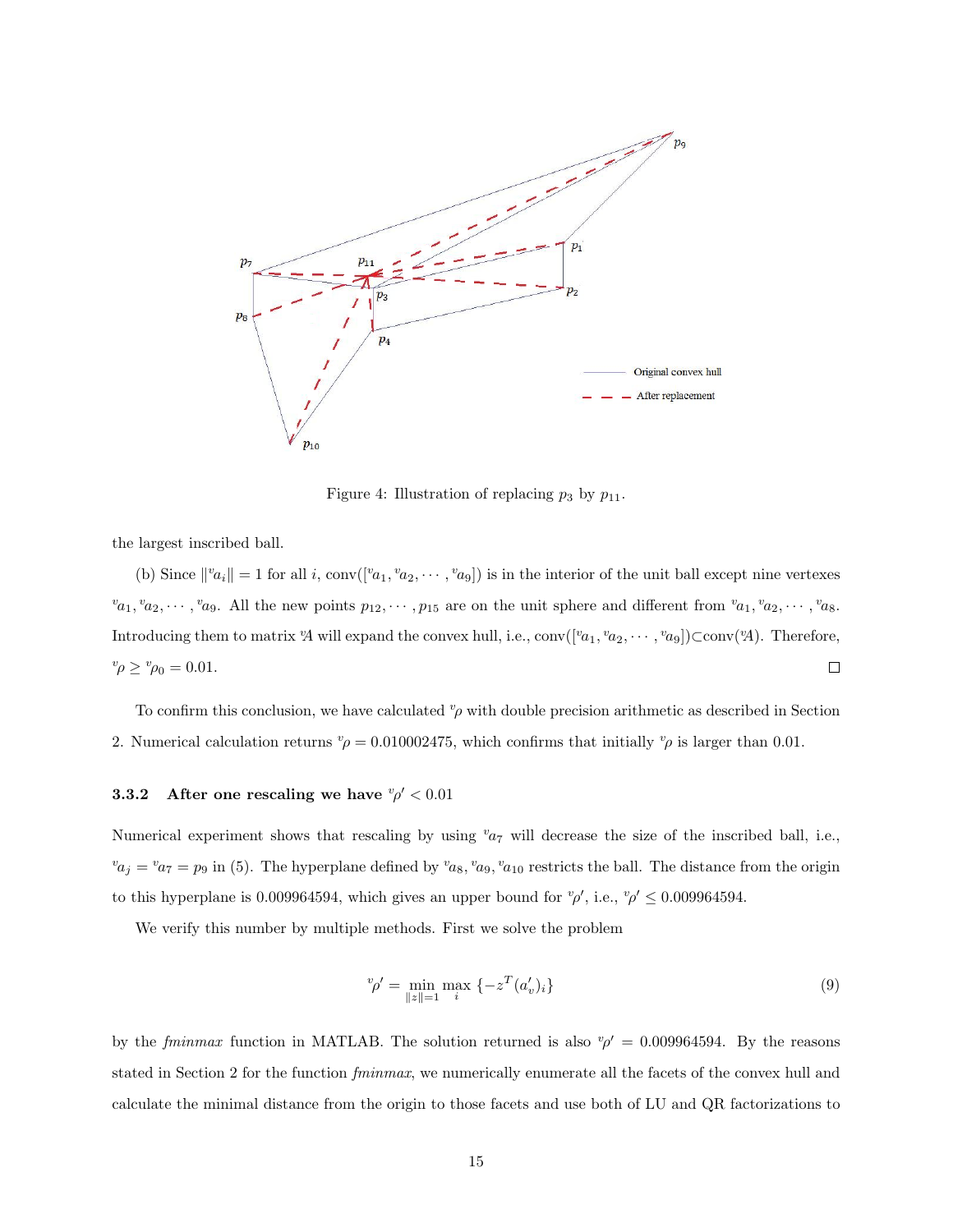solve linear equation systems in the process of calculating the hyperplanes. All the calculations are done in double precision arithmetic. The returned results are within the same order of  $O(10^{-15})$  precision. The difference between  $^v\rho$  and  $^v\rho'$  is on the order of  $O(10^{-5})$ , which is much larger than the roundoff errors. Thus we claim that  $\psi \to \psi'$ . Therefore, utilizing  $v_{a}$  to rescale this von Neumann problem  $(Eg.vN)$  will shrink the inscribed ball. Claim 3 is verified.

#### 3.3.3 Weights after running the von Neumann algorithm

In the desired rescaling von Neumann algorithm, we run the von Neumann algorithm to identify the rescaling vector, which need to be  $v_{a7}$  in this example. The rescaling vector should be the corresponding column vector of the largest coordinate of x when the von Neumann algorithm stops after  $6mn^2$  iterations [13]. Let  $\xi_i$  be the *i*-th coordinate of x, so  $x = [\xi_1, \xi_2, \dots, \xi_{13}]$ . In our example, the von Neumann algorithm initiated with  $x^0 = e_7$ , where  $e_7$  is the unit vector corresponding to index 7. After 3042 iterations, the numerical experiment shows that  $v_{a7}$  and  $v_{a8}$  have the same largest weight  $\xi_7 = \xi_8 = \xi_{\text{max}}$ . Now we verify  $\xi_7$  and  $\xi_8$ are theoretically equal. Since we start from  $\xi_7^0 = 1, \xi_8^0 = 0$ . The superscript denotes the iteration counter. At the first iteration,  $v_{a_8}$  is utilized to update x. Thus,  $\xi_7^1 = \xi_8^1 = 0.5$ . After that, neither of  $v_{a_7}$  and  $v_{a_8}$ are used again to update. Throughout the following 3041 iterations,  ${}^v a^T_7(PAx^k)$  is always positive, and the minimal difference between  ${}^{v}a_7^T({}^p\!Ax^k)$  and  ${}^{v}a_s^T({}^p\!Ax^k)$  are in the order of  $O(10^{-5})$  versus the numerical error is  $O(10^{-15})$  for double digit accuracy. Thus, we recognize that there is enough separation between  $v_{a7}$  and  $v_{\alpha_s}$ , and  $v_{\alpha_7}$  is not overlooked. Consequently,  $\xi_7$  and  $\xi_8$  have exactly the same updates starting from the second iteration [9]

$$
\xi_7^k = \xi_8^k = \lambda^k \xi_7^{k-1} = \dots = \frac{1}{2} \prod_{i=2}^k \lambda^i.
$$

Therefore,  $\xi_7$  and  $\xi_8$  remain equal, thus we can choose  $v_{a7}$  as the rescaling vector. The computational experiment also shows that  $a_7$  is chosen when the von Neumann phase terminates. Claim 4 is confirmed.

## 4 From the von Neumann example to the perceptron example

In this section, we explain how we derived the example for the rescaling perceptron algorithm which is stated in Section 2. Since constructing a von Neumann example in dimension three can be visualized, we start from the von Neumann example in spite the fact that the complexity of the deterministic rescaling von Neumann algorithm has not been proved yet. After obtaining an example for the von Neumann algorithm for which the inscribed ball decrease, we adopt the following steps.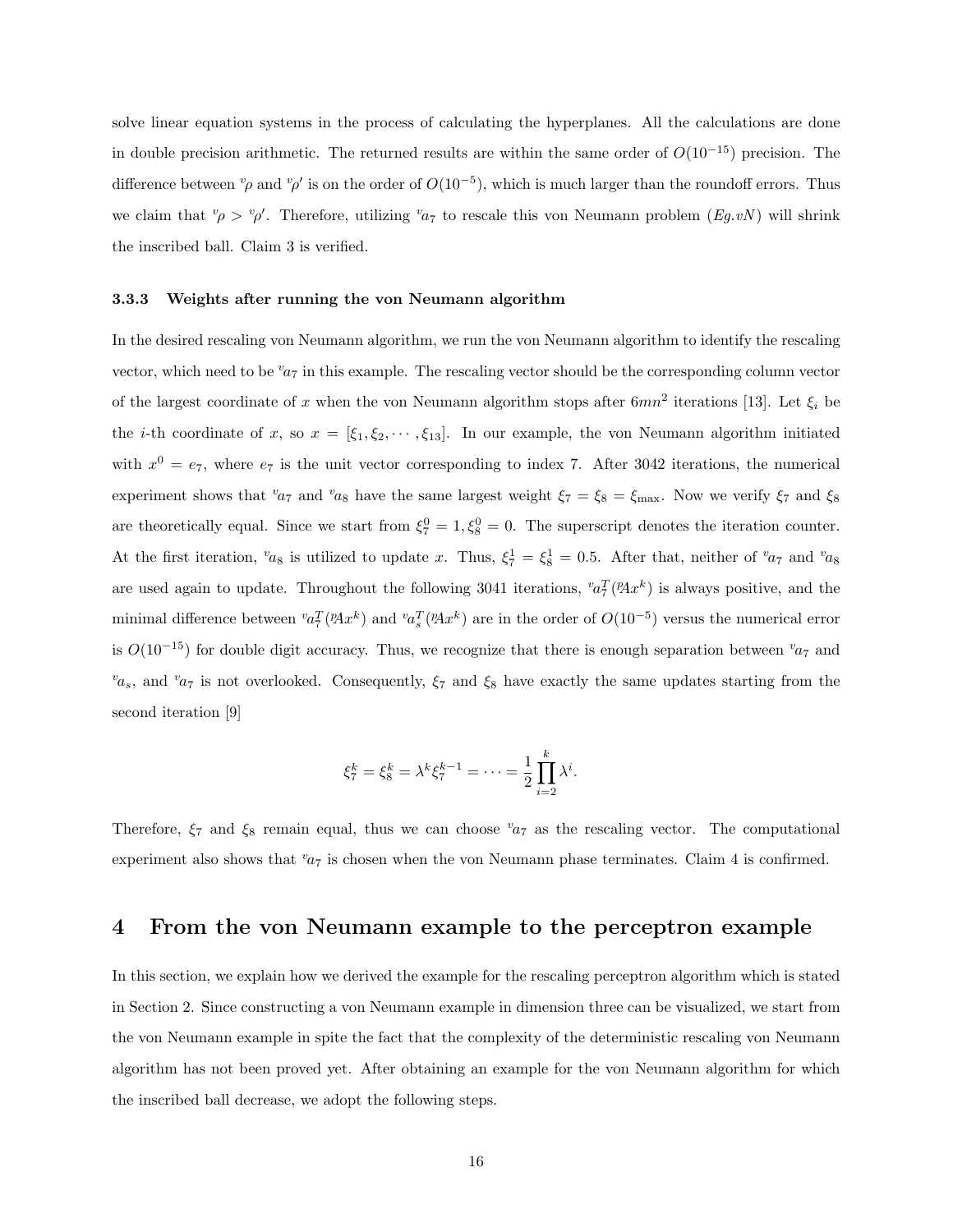- 1. Identify all the facets of conv $({}^{\nu}A)$  and calculate their normal vectors.
- 2. Lift these normal vectors to a one dimension higher space. Since we already know that conv( $\mathcal{A}$ ) only contains a small ball inside, lifting will lead to a narrow feasible cone.
- 3. Run the perceptron algorithm and remove the redundant constraints that are not used during updates.
- 4. Identify a constraint which can shrink  $p_\rho$  when rescaling is done by its normal vector  $p_{a_i}$ .
- 5. Analogous to constructing the von Neumann example, adding perturbed constraints to balance the weight among all vectors  $p_{a_i}$  so that  $p_{a_j}$  is used the most frequently during the preceptron updates.

With the above five steps, we obtain the example presented in Section 1.

## 5 Computational results for the rescaling von Neumann algorithm

The description of the deterministic rescaling von Neumann algorithm is given in Section 3.1. As we state, the theoretical complexity result of this algorithm is not proved yet. Regardless, we present some computation results in this section to show that the performance of the von Neumann algorithm is improved after applying the rescaling phase.

To generate ill-conditioned von Neumann problems which have small  $\varphi$ , we adapt the tube generator [5, 10].It places  $n-1$  points on the spherical cap concentrated around  $[0\ 0\ \ldots 0\ 1]^T$  or  $[0\ 0\ \ldots 0\ -1]^T$ . The n-th point is generated as a positive combination of the antipodes of the first  $n-1$  points, so that it is on the opposite spherical cap. This generator guarantees that the von Neumann problem is feasible. At the mean time, since all the n points lie in the tube around the last coordinate axis, we can control  $\varphi$  by adjusting the width of the tube. The performance of the deterministic rescaling von Neumann algorithm is compared with the original von Neumann algorithm. For each size of A, we randomly generated 20 von Neumann problems using tube generator. The results in Table 1 are obtained by using Matlab R2014a on a

Table 1: Comparison of the performance of Algorithm 1 and the original von Neumann algorithm,

|  | Size: $m \times n$ | Original |             | Deterministic rescaling |             |              |                       |
|--|--------------------|----------|-------------|-------------------------|-------------|--------------|-----------------------|
|  |                    | Sec.     | No.update   | Sec.                    | No.update   | No.rescaling | $v_{\rho}$ '/' $\rho$ |
|  | $5 \times 10$      | 9.8102   | $3.77E + 5$ | 0.3542                  | $1.22E+4$   | 4.05         | 63.1851               |
|  | $10 \times 20$     | 10.3687  | $3.98E + 5$ | 1.8770                  | $6.00E + 4$ | 2.5          | 47.9988               |
|  | $20 \times 40$     | 16.0625  | $5.90E + 5$ | 10.2361                 | $2.30E + 5$ | 12           | 4.2875                |

Windows 7 desktop (Intel(R) Xeon(R) CPU, 3.07GHz) with 4Gb RAM.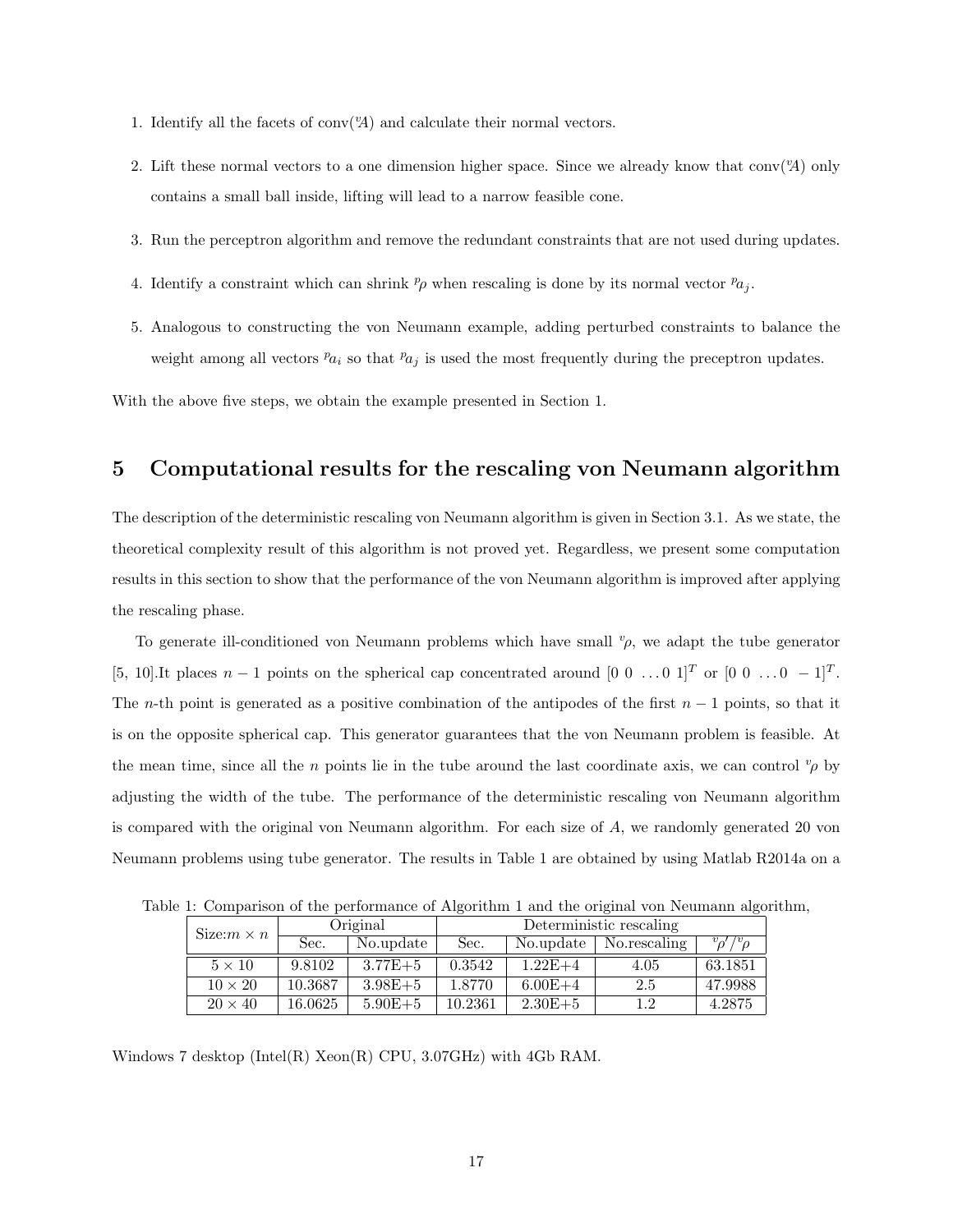## 6 Conclusions

Peña and Sohèili presented a deterministic rescaling perceptron algorithm. The main result of the paper is the construction of an example which shows that even though the algorithm eventually expands the feasible cone,  $p<sub>\rho</sub>$  may decrease after one rescaling step. By the duality relationship between the perceptron and the von Neumann algorithms, we apply the Peña-Sohèili rescaling method to the von Neumann algorithm. Driven by the desire of proving its complexity, we explore how  $v<sub>\rho</sub>$  will change after rescaling. We construct an example in  $\mathbb{R}^3$  to show that there is no guarantee of monotonic increasing of  $^v\rho$ . Therefore, the complexity cannot be proved by increasing  $v<sub>\rho</sub>$  and another methods e.g., a proof analogous to the one presented in [13] need to be discovered. The computational results show that the deterministic rescaling von Neumann algorithm solves the test problems significantly faster then the original von Neumann algorithm.

## References

- [1] I. Bárány and S. Onn. Colourful linear programming and its relatives. Mathematics of Operations Research, 22(3), 1997.
- [2] R. K. Brayton, S. W. Director, G. Hachtel, and L.Vidigal. A new algorithm for statistical circuit design based on quasi-newton methods and function splitting. IEEE Trans. Circuits and Systems, 26:784–794, 1979.
- [3] G. B. Dantzig. Converting a converging algorithm into a polynomially bounded algorithm. Technical Report SOL 91-5, Stanford University, 1991.
- [4] G. B. Dantzig. An  $\epsilon$ -precise feasible solution to a linear program with a convexity constraint in  $1/\epsilon^2$ iterations independent of problem size. Technical Report SOL 92-5, Stanford University, 1992.
- [5] A. Deza, S. Huang, T. Stephen, and T. Terlaky. The colourful feasibility problem. Discrete Applied Mathematics, 156:2166–2177, 2008.
- [6] J. Dunagan and S. Vempala. A simple polynomial-time rescaling algorithm for solving linear programs. In Proceedings of STOC'04, pages 315–320. ACM Press, 2004.
- [7] M. A. Epelman and R. M. Freund. Condition number complexity of an elementary algorithm for resolving a conic linear system. Mathematical Programming, 88(3):451–485, 2000.
- [8] G. H. Golub and C. F. V. Loan. *Matrix Computations*. Johns Hopkins University Press, Baltimore and London, third edition, 1996.